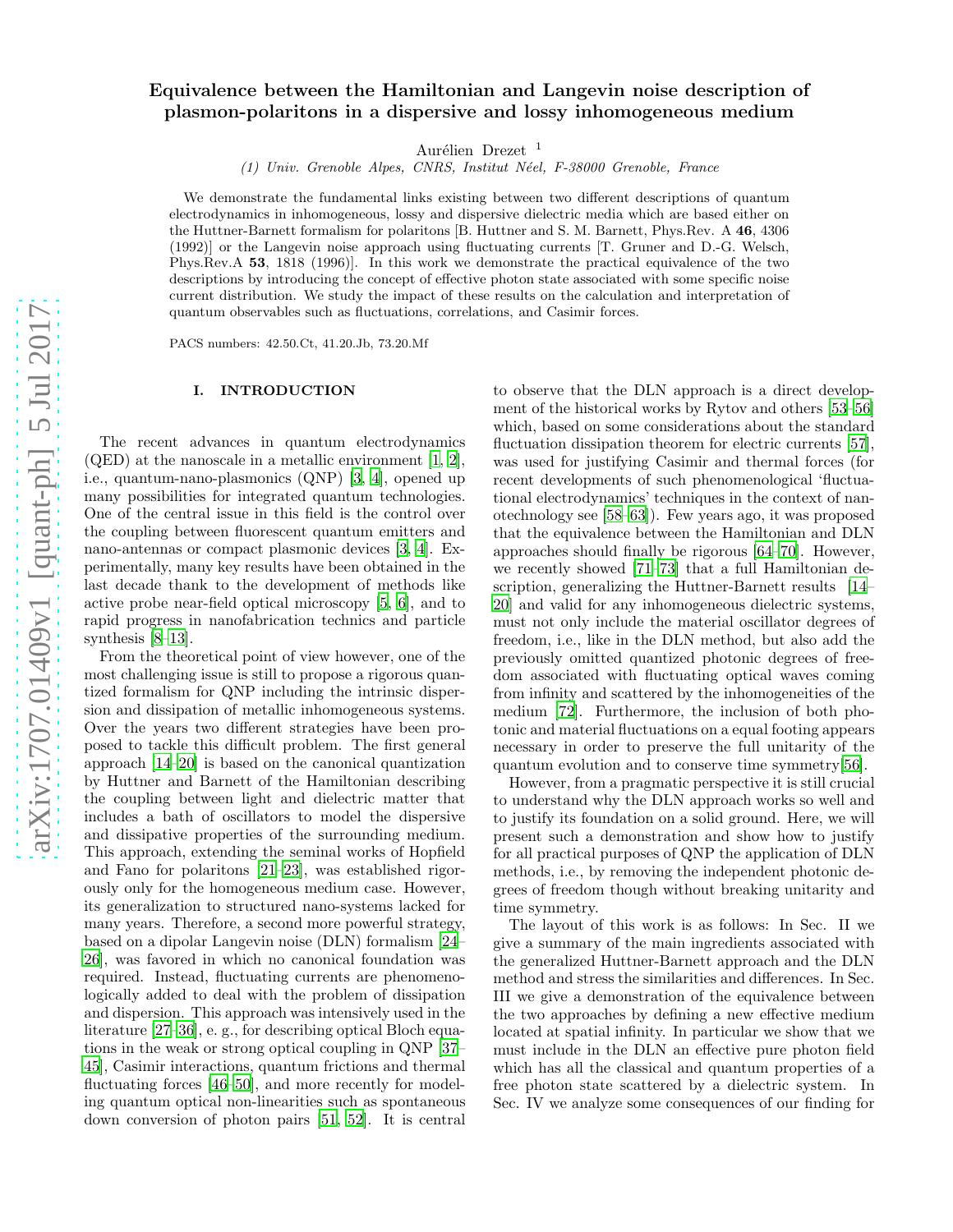the effective calculations and physical interpretations of QNP observables such as local density of states (LDOS), quantum fluctuations and correlations, and Casimir and thermal forces. We conclude with a summary and some perspectives in Sec. V.

#### II. THE GENERAL HAMILTONIAN FOR THE DESCRIPTION OF A LOSSY DIELECTRIC MEDIUM

### A. Contribution of photonic and material degrees of freedom to the electric field operator

We start with the canonical description given in [\[71](#page-16-1), [72](#page-16-3)] in the Heisenberg picture. It is based on a dual formalism involving an electric potential vector operator  $\mathbf{F}(\mathbf{x}, t)$  such that  $\nabla \cdot \mathbf{F} = 0$  (dual Coulomb gauge) and  $\mathbf{D} = \mathbf{E} + \mathbf{P} = \nabla \times \mathbf{F}$ , where  $\mathbf{D}$  is the transverse displacement field, E the electric field, and P the total dipole density of the medium.  $\bf{P}$  is the sum of the induced dipole density  $\int_0^{t-t_0} \chi(\mathbf{x}, \tau) d\tau \mathbf{E}(\mathbf{x}, t - \tau)$ , characterized by the initial time  $t_0$  and the linear dielectric susceptibility  $\chi(\mathbf{x}, \tau)$  (i.e., satisfying Kramers-Krönig relations), and  $\mathbf{P}^{(0)}(\mathbf{x},t)$  the fluctuating dipole density given by  $\int_0^{+\infty} d\omega \sqrt{\frac{\hbar \varepsilon''_{\omega}(\mathbf{x})}{\pi}} [\mathbf{f}_{\omega}^{(0)}(\mathbf{x},t) + \mathbf{f}_{\omega}^{\dagger(0)}(\mathbf{x},t)],$ with  $\varepsilon''_{\omega} := \text{Imag}[\varepsilon_{\omega}]$  the imaginary part of the local dielectric permittivity  $\varepsilon_{\omega} = \varepsilon_{\omega}'(\mathbf{x}) + i\varepsilon_{\omega}''$ . In this description  $f_{\omega}^{(0)}$  and  $f_{\omega}^{\dagger(0)}$  are respectively lowering and rising bosonic vector field operators associated with the fluctuating bath of material oscillators, i.e., rigorously equivalent to those operators given in the standard DLN approach. Moreover, in [\[71](#page-16-1)[–73\]](#page-16-2) we showed that these noise operators are related to the total field operators at the initial time  $t_0$ , i.e.,  $\mathbf{f}_{\omega}^{(0)}(\mathbf{x},t) = \mathbf{f}_{\omega}(\mathbf{x},t_0)e^{-i\omega(t-t_0)}$ . This is essential since the choice of retarded causal Green functions involves necessarily a boundary condition in the remote past at  $t_0 < t$ . Therefore as discussed in [\[72](#page-16-3)] our formalism preserves time symmetry and allows other equivalent descriptions involving 'advanced' Green functions and boundary conditions at a future time  $t_f > t$ . The present choice is of course dictated by physical considerations not part of QED but connected to thermodynamics and cosmology. We also point out that in the general case, i.e., when external systems such as fluorescent molecules are coupled to the fields we have to add to P a contribution  $\mathbf{P}^{(mol.)}(\mathbf{x},t)$  [\[73\]](#page-16-2) which we let here unspecified. Within this dual formalism we can show that the electromagnetic field operators satisfy Maxwell's equations and, since both D and the magnetic field B are transverse, it is not necessary to make the distinction between transverse quantized and longitudinal otherwise un-quantized fields [\[71](#page-16-1)].

Using a Lagrangian or Hamiltonian description we obtain a formal separation of the electric field as:  $\mathbf{E}(\mathbf{x}, t) =$  $\mathbf{E}_{\textrm{in}}^{(v)}(\mathbf{x},t)\!+\!\mathbf{E}_{\textrm{ret.}}^{(v)}(\mathbf{x},t)$  where  $\mathbf{E}_{\textrm{in}}^{(v)}(\mathbf{x},t)$  is the incident field associated with pure propagative photons while the sec-

ond term  $\mathbf{E}_{\text{ret.}}^{(v)}(\mathbf{x},t)$  corresponds to the total scattered field induced by P which depends on the Green dyadic propagator  $\mathbf{\Delta}_{\text{ret.}}^{(v)}(\tau, \mathbf{x}, \mathbf{x}')$  in vacuum [\[71,](#page-16-1) [72\]](#page-16-3). We have explicitly

<span id="page-1-0"></span>
$$
\mathbf{E}_{\rm ret.}^{(v)}(\mathbf{x},t) = \int_0^{t-t_0} d\tau \int d^3 \mathbf{x}' \Delta_{\rm ret.}^{(v)}(\tau, \mathbf{x}, \mathbf{x}') \cdot \mathbf{P}(\mathbf{x}', t - \tau).
$$
\n(1)

Writing the Fourier expansion of the electric field  $\widetilde{\mathbf{E}}_{\omega}(\mathbf{x}) = \int_{-\infty}^{+\infty}$  $\frac{dt}{2\pi}\mathbf{E}(\mathbf{x},t)e^{+i\omega t}$ , i.e., with  $t_0 \to -\infty$  [in [\[72](#page-16-3)] we used instead the forward Laplace's transforms which works for arbitrary  $t_0$  we have

$$
\widetilde{\mathbf{E}}_{\omega}(\mathbf{x}) = \widetilde{\mathbf{E}}_{\textrm{in},\omega}^{(v)}(\mathbf{x}) + \int d^3 \mathbf{x}' \frac{\omega^2}{c^2} \mathbf{G}_{\omega}^{(v)}(\mathbf{x}, \mathbf{x}') \cdot \widetilde{\mathbf{P}}_{\omega}(\mathbf{x}') \tag{2}
$$

where  $\mathbf{G}_{\omega}^{(v)}(\mathbf{x}, \mathbf{x}')$  is the stationary and retarded dyadic Green function solution of  $\nabla \times \nabla \times \mathbf{G}_{\omega}^{(v)}(\mathbf{x}, \mathbf{x}')$  $\omega^2$  $\frac{\omega^2}{c^2} \mathbf{G}_{\omega}^{(v)}(\mathbf{x},\mathbf{x}') = \mathbf{I} \delta(\mathbf{x}-\mathbf{x}')$  and such that  $\boldsymbol{\Delta}_{ret}^{(v)}(\tau,\mathbf{x},\mathbf{x}') =$  $\int_{-\infty}^{+\infty}$  $\frac{d\omega}{2\pi}e^{-i\omega\tau}\frac{\omega^2}{c^2}$  $\frac{\omega^2}{c^2} \mathbf{G}_{\omega}^{(v)}(\mathbf{x}, \mathbf{x}')$ . The free-field  $\widetilde{\mathbf{E}}_{\textrm{in},\omega}^{(v)}(\mathbf{x})$  is expanded into plane-waves of pulsations  $\omega_{\alpha}$  such as

<span id="page-1-1"></span>
$$
\tilde{\mathbf{E}}_{\textrm{in},\omega}^{(v)}(\mathbf{x}) = \sum_{\alpha,j} [\mathbf{E}_{\alpha,j}^{(v)}(\mathbf{x}) c_{\alpha,j}^{(v)}(t_0) e^{i\omega_{\alpha}t_0} \delta(\omega - \omega_{\alpha}) \n+ \mathbf{E}_{\alpha,j}^{*(v)}(\mathbf{x}) c_{\alpha,j}^{\dagger(v)}(t_0) e^{-i\omega_{\alpha}t_0} \delta(\omega + \omega_{\alpha})]
$$
\n(3)

where  $c_{\alpha,j}^{(v)}$ , and  $c_{\alpha,j}^{\dagger(v)}$  are respectively the lowering and rising vacuum photon operators satisfying usual commutation relations for bosons and associated with the plane wave modes  $\mathbf{E}^{(v)}_{\alpha,j}(\mathbf{x})$  (i.e., labeled by the quantized wave-vector  $\mathbf{k}_{\alpha}$  and the transverse polarization  $\hat{\epsilon}_{\alpha,j}$ , with  $j=1,2\ [71,\,72])$  $j=1,2\ [71,\,72])$  $j=1,2\ [71,\,72])$  which are forming a complete orthogonal basis (with  $\int d^3 \mathbf{x} \mathbf{E}^{(v)}_{\alpha,j}(\mathbf{x}) \cdot \mathbf{E}^{(v)*}_{\alpha',j'}(\mathbf{x}) = \frac{\hbar \omega_\alpha}{2} \delta_{\alpha,\alpha'} \delta_{j,j'}$ ,  $\omega_{\alpha} = c|\mathbf{k}_{\alpha}|$  in agreement with Born-von Karman periodic boundary conditions in a large rectangular box of volume  $V_{\text{BK}} \rightarrow +\infty$  [\[71,](#page-16-1) [72\]](#page-16-3).

Morever, while Eq. [1](#page-1-0) corresponds to a microscopic description, in macroscopic QED, e.g., in QNP, it is more convenient to consider a different separation of the electric field reading

<span id="page-1-2"></span>
$$
\mathbf{E}(\mathbf{x},t) = \mathbf{E}_{\text{in}}^{(\text{eff.})}(\mathbf{x},t) + \mathbf{E}_{\text{ret.}}^{(\text{eff.})}(\mathbf{x},t) = \mathbf{E}_{\text{in}}^{(\text{eff.})}(\mathbf{x},t)
$$

$$
+ \int_{0}^{t-t_0} d\tau \int d^3 \mathbf{x}' \mathbf{\Delta}_{\text{ret.}}^{(\text{eff.})}(\tau, \mathbf{x}, \mathbf{x}') \cdot \mathbf{P}^{(\text{eff.})}(\mathbf{x}', t - \tau) \tag{4}
$$

where  $\mathbf{E}_{\text{in}}^{(\text{eff.})}$  corresponds to the effective electromagnetic 'free field' solution of Maxwell's equations in the dielectric medium and where  $\mathbf{E}_{\text{ret.}}^{(\text{eff.})}$  is the scattered field induced by the effective dipole distribution  $P^{(eff.)}$  =  $P^{(0)} + P^{(mol.)}$  in presence of the dielectric. The retarded Green dyadic propagator in presence of the dielec-tric [\[72,](#page-16-3) [73](#page-16-2)]  $\Delta_{ret}^{(eff.)}(\tau, \mathbf{x}, \mathbf{x}')$  is related to the usual timeindependent effective Green tensor  $\mathbf{G}_{\omega}^{(\text{eff.})}(\mathbf{x}, \mathbf{x}')$  (i.e.,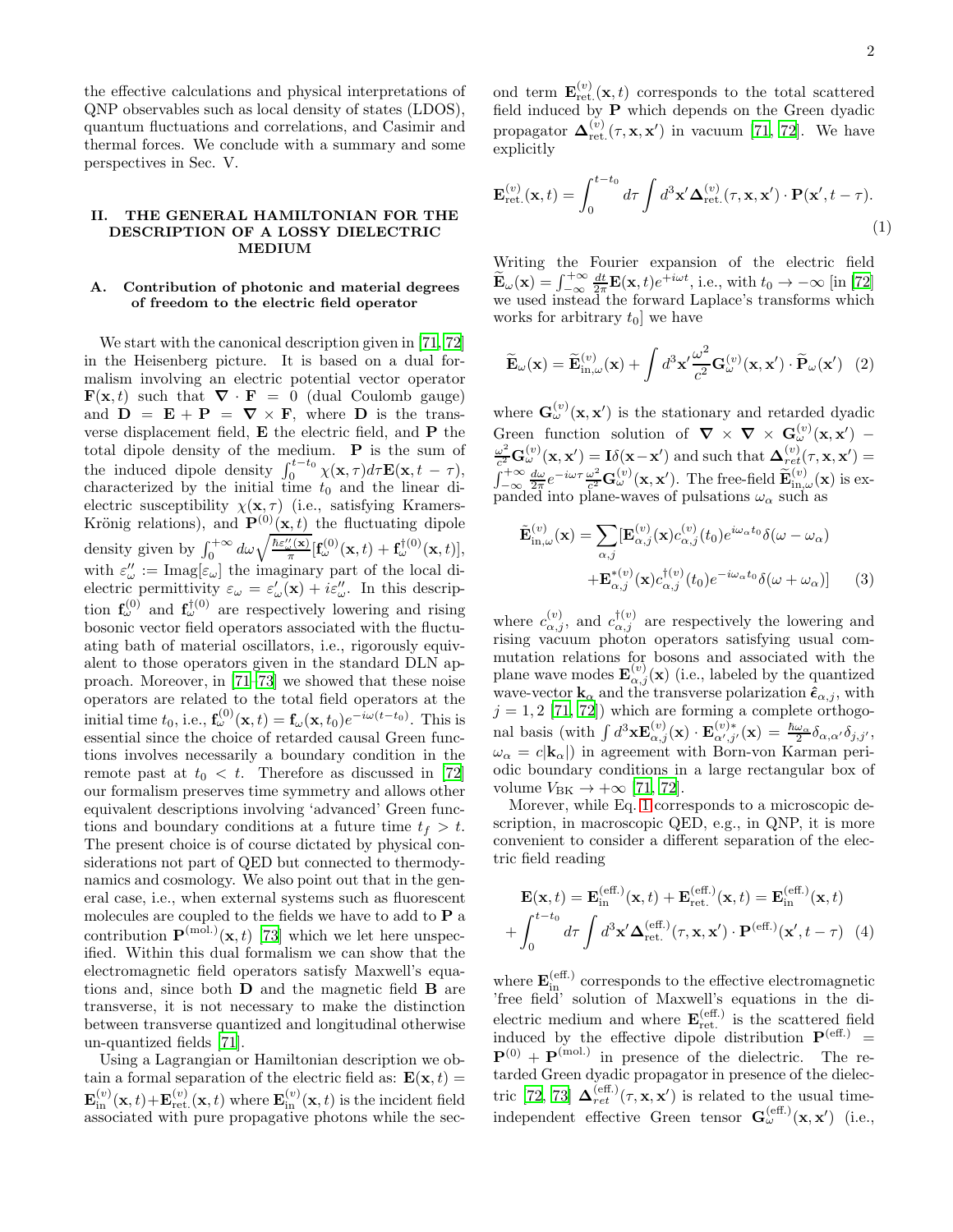$\Delta_{ret}^{\text{(eff.)}}(\tau,\mathbf{x},\mathbf{x}') = \int_{-\infty}^{+\infty}$  $\frac{d\omega}{2\pi}e^{-i\omega\tau}\frac{\omega^2}{c^2}$  $\frac{\omega^2}{c^2} \mathbf{G}^{\text{(eff.)}}_{\omega}(\mathbf{x}, \mathbf{x}'))$  which is solution of

<span id="page-2-2"></span>
$$
\nabla \times \nabla \times \mathbf{G}_{\omega}^{(\text{eff.})}(\mathbf{x}, \mathbf{x}') - \frac{\omega^2 \varepsilon_{\omega}(\mathbf{x})}{c^2} \mathbf{G}_{\omega}^{(\text{eff.})}(\mathbf{x}, \mathbf{x}') = \mathbf{I} \delta(\mathbf{x} - \mathbf{x}'). \tag{5}
$$

Writing once again the Fourier expansion of the electric field we have  $\widetilde{\mathbf{E}}_{\omega}(\mathbf{x}) = \widetilde{\mathbf{E}}_{\textrm{in},\omega}^{(\textrm{eff.})}(\mathbf{x}) + \widetilde{\mathbf{E}}_{\textrm{ret.},\omega}^{(\textrm{eff.})}(\mathbf{x})$  with

<span id="page-2-0"></span>
$$
\widetilde{\mathbf{E}}_{\text{ret.},\omega}^{(\text{eff.})}(\mathbf{x}) = \int d^3 \mathbf{x}' \frac{\omega^2}{c^2} \mathbf{G}_{\omega}^{(\text{eff.})}(\mathbf{x}, \mathbf{x}') \cdot \widetilde{\mathbf{P}}_{\omega}^{(\text{eff.})}(\mathbf{x}') \qquad (6)
$$

and  $\mathbf{G}_{\omega}^{(\textrm{eff.})}(\mathbf{x},\mathbf{x}')$  obeys the recursive Lippman-Schwinger relation:

$$
\mathbf{G}_{\omega}^{(\text{eff.})}(\mathbf{x}, \mathbf{x}') = \mathbf{G}_{\omega}^{(v)}(\mathbf{x}, \mathbf{x}') + \int d^{3} \mathbf{u} \frac{\omega^{2}}{c^{2}} \mathbf{G}_{\omega}^{(v)}(\mathbf{x}, \mathbf{u})
$$

$$
\cdot (\varepsilon_{\omega}(\mathbf{u}) - 1) \mathbf{G}_{\omega}^{(\text{eff.})}(\mathbf{u}, \mathbf{x}') = \mathbf{G}_{\omega}^{(v)}(\mathbf{x}, \mathbf{x}')
$$

$$
+ \int d^{3} \mathbf{u} \frac{\omega^{2}}{c^{2}} \mathbf{G}_{\omega}^{(\text{eff.})}(\mathbf{x}, \mathbf{u}) \cdot (\varepsilon_{\omega}(\mathbf{u}) - 1) \mathbf{G}_{\omega}^{(v)}(\mathbf{u}, \mathbf{x}'). \quad (7)
$$

Like for Eq. [3](#page-1-1) the Fourier field  $\widetilde{\mathbf{E}}_{\textrm{in},\omega}^{(\textrm{eff.})}(\mathbf{x})$  is defined by

<span id="page-2-1"></span>
$$
\widetilde{\mathbf{E}}_{\textrm{in},\omega}^{(\textrm{eff.})}(\mathbf{x}) = \sum_{\alpha,j} [\mathbf{E}_{\alpha,j}^{(\textrm{eff.})}(\mathbf{x}) c_{\alpha,j}^{(v)}(t_0) e^{i\omega_{\alpha} t_0} \delta(\omega - \omega_{\alpha}) \n+ \mathbf{E}_{\alpha,j}^{*(\textrm{eff.})}(\mathbf{x}) c_{\alpha,j}^{\dagger(v)}(t_0) e^{-i\omega_{\alpha} t_0} \delta(\omega + \omega_{\alpha})
$$
\n(8)

where  $\mathbf{E}_{\alpha,j}^{(\text{eff.})}(\mathbf{x})$  are the classical electric fields which are solutions of the scattering problem of a plane wave  $\mathbf{E}^{(v)}_{\alpha,j}(\mathbf{x})$  with pulsation  $\omega_{\alpha}$  by the inhomogeneous dielectric medium [\[72,](#page-16-3) [73](#page-16-2)]. For these fields we have again the recursive Lippman-Schwinger relation [\[72](#page-16-3), [73](#page-16-2)]:

$$
\mathbf{E}_{\alpha,j}^{(\text{eff.})}(\mathbf{x}) = \mathbf{E}_{\alpha,j}^{(v)}(\mathbf{x}) + \int d^3 \mathbf{u} \frac{\omega_{\alpha}^2}{c^2} \mathbf{G}_{\omega_{\alpha}}^{(v)}(\mathbf{x}, \mathbf{u})
$$

$$
\cdot (\varepsilon_{\omega_{\alpha}}(\mathbf{u}) - 1) \mathbf{E}_{\alpha,j}^{(\text{eff.})}(\mathbf{u}) = \mathbf{E}_{\alpha,j}^{(v)}(\mathbf{x})
$$

$$
+ \int d^3 \mathbf{u} \frac{\omega_{\alpha}^2}{c^2} \mathbf{G}_{\omega_{\alpha}}^{(\text{eff.})}(\mathbf{x}, \mathbf{u}) \cdot (\varepsilon_{\omega_{\alpha}}(\mathbf{u}) - 1) \mathbf{E}_{\alpha,j}^{(v)}(\mathbf{u}) \qquad (9)
$$

which results from the definition [\[72\]](#page-16-3)

$$
\widetilde{\mathbf{E}}_{\textrm{in},\omega}^{(\textrm{eff.})}(\mathbf{x}) = \widetilde{\mathbf{E}}_{\textrm{in},\omega}^{(v)}(\mathbf{x}) + \int d^3 \mathbf{u} \frac{\omega^2}{c^2} \mathbf{G}_{\omega}^{(v)}(\mathbf{x}, \mathbf{u}) \n\cdot (\varepsilon_{\omega}(\mathbf{u}) - 1) \widetilde{\mathbf{E}}_{\textrm{in},\omega}^{(\textrm{eff.})}(\mathbf{u}) = \widetilde{\mathbf{E}}_{\textrm{in},\omega}^{(v)}(\mathbf{x}) \n+ \int d^3 \mathbf{u} \frac{\omega^2}{c^2} \mathbf{G}_{\omega}^{(\textrm{eff.})}(\mathbf{x}, \mathbf{u}) \cdot (\varepsilon_{\omega}(\mathbf{u}) - 1) \widetilde{\mathbf{E}}_{\textrm{in},\omega}^{(v)}(\mathbf{u}).
$$
\n(10)

Importantly, contrarily to what occurred for the modal functions  $\mathbf{E}^{(v)}_{\alpha,j}(\mathbf{x})$  the set of all the fields  $\mathbf{E}^{(\textrm{eff.})}_{\alpha,j}(\mathbf{x})$ does not constitute in general an orthogonal basis of modes. Still,  $\widetilde{\mathbf{E}}_{\textrm{in},\omega}^{(\textrm{eff.})}(\mathbf{x})$  is completely determined by the knowledge of the operators  $c_{\alpha,j}^{(v)}$ ,  $c_{\alpha,j}^{\dagger(v)}$  acting on genuine free-space photon states.

The present effective description adapted to QNP

3



FIG. 1: Sketch of the two main approaches considered in the literature for modeling the coupling between quantum dipoles (here  $\mu(t)$ ) and any complex dielectric inhomogeneous environment. (A) shows the typical situation in the Huttner-Barnett formalism where the free space photon electric field scattered by the environment  $\mathbf{E}_{\text{in}}^{(\text{eff.})}(\mathbf{x},t)$  adds to the field produced by the dipole  $\boldsymbol{\mu}(t)$  and the dielectric fluctuating dipole distribution  $\mathbf{P}^{(0)}(\mathbf{x},t)$ . (B) In the dipolar Langevin noise approach (DLN) the photon field is missing since it is absorbed by a residual bulk permittivity  $\varepsilon_{\omega}^{(\text{bulk})}$  filling the complete Born von Karman quantization volume  $V_{\text{BK}}$ .

(see Fig.  $1(A)$ ) considers on a equal footing the contributions from  $\mathbf{E}_{\text{in}}^{(\text{eff.})}(\mathbf{x},t)$  and  $\mathbf{E}_{\text{ret.}}^{(\text{eff.})}(\mathbf{x},t)$  and in [\[72,](#page-16-3) [73\]](#page-16-2) we emphasized that both are necessary for preserving time symmetry and unitarity. Moreover, the arbitrariness concerning the time  $t_0$  allows us to obtain other equivalent field separations, e.g., in which a contribution from the anti-causal permittivity  $\varepsilon^*_{\omega}(\mathbf{x})$ is included together with scattered waves depending on a boundary condition in the remote future at time  $t_f$  [\[72\]](#page-16-3).

# B. The Langevin Noise method seen from an Hamiltonian perspective

A particularly interesting and fundamental case concerns the homogeneous bulk medium with position independent permittivity  $\varepsilon_{\omega}(\mathbf{x})$ . Using the Laplace transform method we showed [\[72\]](#page-16-3) that  $\mathbf{E}_{\text{in}}^{(\text{eff.})}(\mathbf{x}, t)$  is exponentially damped in the future direction and is therefore vanishing at any point and any finite time in the limit  $t_0 \rightarrow -\infty$ . Actually, rigorously speaking in classical physics where  $c_{\alpha,j}^{(v)}$  are c-numbers and not operators (or q-numbers) we can still obtain a finite value of the field  $\mathbf{E}_{\text{in}}^{(\text{eff.})}(\mathbf{x}, t)$  in the bulk medium if some of the  $c_{\alpha,j}^{(v)}$  (defined at the initial time  $t_0$  [\[71,](#page-16-1) [72](#page-16-3)]) are infinitely large. In QED this is not possible but the initial state  $|\Psi(t_0)\rangle$  can still be chosen in order to obtain infinite amplitudes at  $t_0$  and therefore finite values at time  $t \gg t_0$ . Of course, the same is possible in the anticausal representation using a finite time boundary condition at  $t_f$  and which involves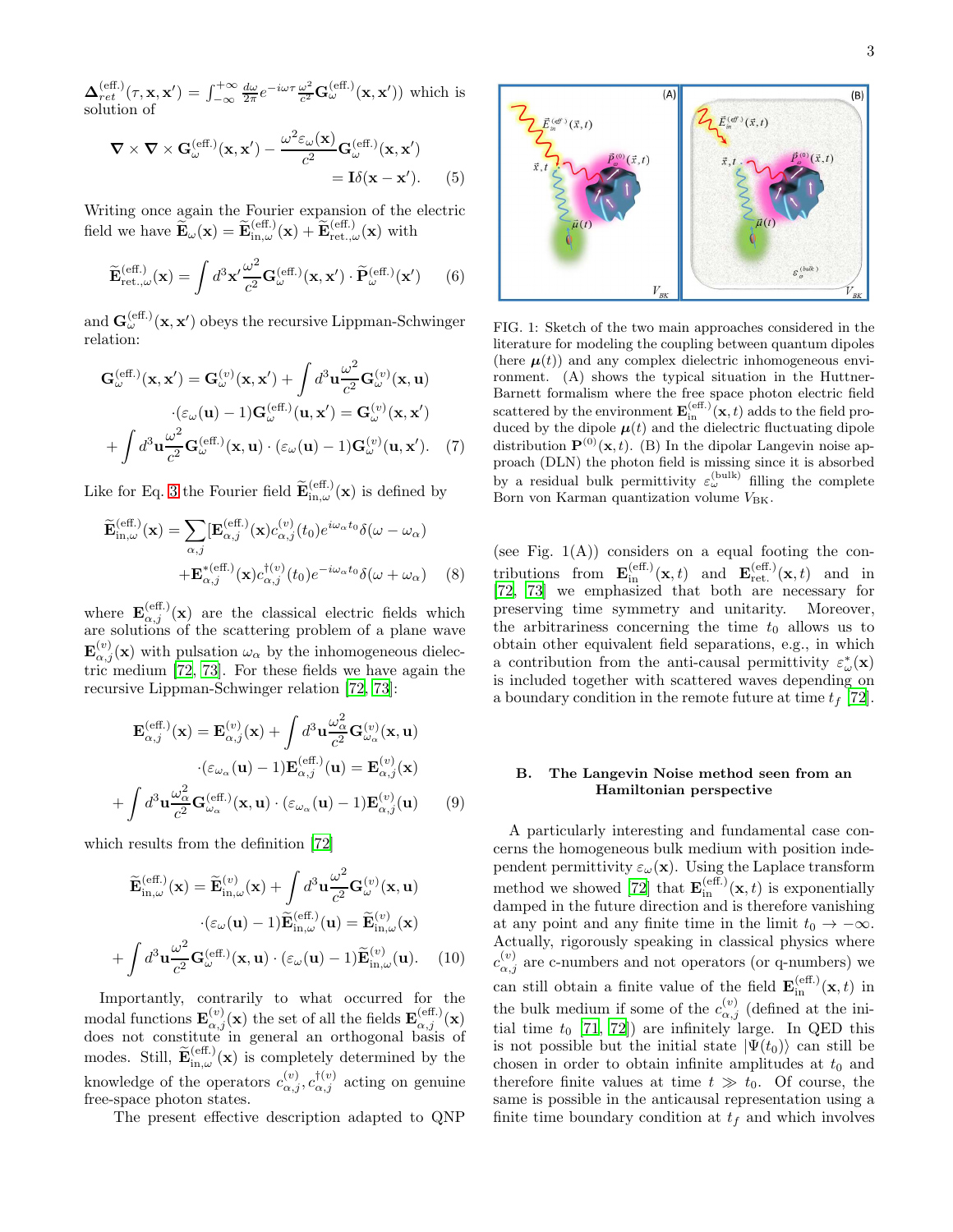a field  $\mathbf{E}_{\text{out}}^{(\text{eff.})}(\mathbf{x}, t)$  exponentially growing in the future direction [in this alternative description the retarded and causal field  $\mathbf{E}_{\text{ret.}}^{(\text{eff.})}(\mathbf{x}, t)$  is replaced by an advanced and anticausal field  $\mathbf{E}_{adv.}^{(eff.)}(\mathbf{x}, t)$  [\[72\]](#page-16-3)]. Like before, the contribution of  $\mathbf{E}_{out}^{(eff.)}(\mathbf{x}, t)$  will not vanish if we impose specific boundary conditions  $|\Psi(t_f)\rangle$  at time  $t_f$ . At a fundamental level the problem is therefore perfectly symmetric. However, imposing infinite amplitudes in the past or in future to preserve time symmetry is not physically satisfactory and this particular case occurs only because the infinitely extended bulk medium (in space or time) is rather unphysical. Therefore, in order to remove these unwanted features of the model one can either suppose that the medium is not homogeneous for all time (for example before  $t_0$  or after  $t_f$ ). We can alternatively consider that the system is spatially very large compared to the relevant physical dimensions so that all the photonic components coming from infinity into the region of interest (where  $\varepsilon_{\omega}(\mathbf{x}) \simeq$  Const.) are sufficiently damped ,i.e.,  $\mathbf{E}_{\text{in}}^{(\text{eff.})}(\mathbf{x},t) \to 0$ , for all practical needs.

The introduction of such an homogeneous lossy medium is intuitively associated with the DLN method. Indeed, in this approach the aim is to remove from the beginning the field  $\mathbf{E}_{\text{in}}^{(\text{eff.})}(\mathbf{x}, t)$ . For this purpose Gruner and Welsch [\[24](#page-15-12)[–26\]](#page-15-13), and most authors after them, considered that by immersing any physical dipolar distribution  $\mathbf{P}^{(\text{eff.})} = \mathbf{P}^{(0)} + \mathbf{P}^{(\text{mol.})}$  and its associated inhomogeneous dielectric system with local permittivity  $\varepsilon_{\omega}(\mathbf{x})$ into a infinitely extended bulk medium with causal permittivity  $\varepsilon_{\omega}^{(\text{bulk})}$  they could ultimately give a clean Hamiltonian foundation to the DLN approach. In this strategy  $\varepsilon_{\omega}^{(\text{bulk})}$  is supposed to be very close from vacuum, i.e.,  $\varepsilon_{\omega}^{(\text{bulk})} \rightarrow 1 + i0^+$  and thus should asymptotically lead to the ideal Langevin noise approach without photon field  $\mathbf{E}_{\text{in}}^{(\text{eff.})}(\mathbf{x},t) \to 0$ . In turn for the finite sources  $\mathbf{P}^{(\text{eff.})}(\mathbf{x},t)$ located in or near the inhomogeneities the Green tensor  $\mathbf{G}_{\omega}^{(\textrm{eff.})}(\mathbf{x}, \mathbf{u})$  is assumed to be very close from the Green tensor in absence of the weakly dissipative bulk medium (i.e., with  $\varepsilon_{\omega}^{(\text{bulk})} = 1$ ). Therefore, the main postulate of the DLN formalism (see Fig.  $1(B)$ ) is to write for the total electric field

<span id="page-3-3"></span>
$$
\mathbf{E}(\mathbf{x},t) = \mathbf{E}_{\text{ret.}}^{(\text{eff.})}(\mathbf{x},t)
$$

$$
= \int_0^{t-t_0} d\tau \int d^3 \mathbf{x}' \mathbf{\Delta}_{\text{ret.}}^{(\text{eff.})}(\tau, \mathbf{x}, \mathbf{x}') \cdot \mathbf{P}^{(\text{eff.})}(\mathbf{x}', t - \tau) (11)
$$

where the local permittivity  $\varepsilon_{\omega}(\mathbf{x})$  is supposed identical to the one considered in Eq. [4.](#page-1-2) The DLN formalism is simpler since it omits pure photonic degrees of freedoms. Therefore it apparently gives a QED like foundation to the phenomenological model used long time ago by Rytov and Lifshitz for the description of Casimir and van der Walls interactions in term of fluctuating currents [\[53](#page-15-22)– [55,](#page-15-28) [57](#page-15-24)]. In turn, we now obtain several nonequivalent representations of the physical problem corresponding to the different alternative choices for the Green functions

(i.e, retarded, advanced or others). In other words, the DLN method explicitly breaks time symmetry which is a price to pay for its effectiveness and simplicity during calculations. Clearly, something should be added to the DLN formalism in order to preserve unitarity and time symmetry and thus keeping the symmetric role of  $\mathbf{E}_{\text{in}}^{(\text{eff.})}(\mathbf{x},t)$  and  $\mathbf{E}_{\text{ret.}}^{(\text{eff.})}(\mathbf{x},t)$  needed in any self consistent Hamiltonian approach of electrodynamics and QNP.

In order to clarify this issue we must discuss more carefully the role of the bulk medium in the DLN analysis. We will show through this discussion how to remove the ambiguities and limitations of the presently accepted DLN formalism and therefore demonstrate a practical equivalence between the full Huttner-Barnett Hamiltonian description of Sec. II A and an alternative approach generalizing the DLN method originally developed in [\[24](#page-15-12)– [26\]](#page-15-13).

# III. EFFECTIVE EQUIVALENCE BETWEEN THE LANGEVIN NOISE APPROACH AND THE HUTTNER-BARNETT HAMILTONIAN DESCRIPTION

# A. A more rigorous definition of the effective surrounding medium

For the present study we first consider a dielectric medium such that the linear local susceptibility [\[71](#page-16-1)]  $2\pi\tilde{\chi}_{\omega}(\mathbf{x}) = \varepsilon_{\omega}(\mathbf{x}) - 1$  is split into two contributions  $\tilde{\chi}^{(1+2)}_{\omega}(\mathbf{x}) = \tilde{\chi}^{(1)}_{\omega}(\mathbf{x}) + \tilde{\chi}^{(2)}_{\omega}(\mathbf{x})$ . In [\[72\]](#page-16-3) we showed that Eq. [6](#page-2-0) reads

<span id="page-3-2"></span>
$$
\widetilde{\mathbf{E}}_{\omega}(\mathbf{x}) = \widetilde{\mathbf{E}}_{\textrm{in},\omega}^{(\textrm{eff.,1+2})}(\mathbf{x}) + \int d^3 \mathbf{x}' \frac{\omega^2}{c^2} \mathbf{G}_{\omega}^{(\textrm{eff.,1+2})}(\mathbf{x}, \mathbf{x}') \cdot \widetilde{\mathbf{P}}_{\omega}^{(\textrm{eff.})}(\mathbf{x}') (12)
$$

with the hierarchy

<span id="page-3-1"></span>
$$
\widetilde{\mathbf{E}}_{\textrm{in},\omega}^{(\textrm{eff.,1+2})}(\mathbf{x}) = \widetilde{\mathbf{E}}_{\textrm{in},\omega}^{(\textrm{eff.,1})}(\mathbf{x}) \n+ \int d^3 \mathbf{u} \frac{\omega^2}{c^2} \mathbf{G}_{\omega}^{(\textrm{eff.,1})}(\mathbf{x}, \mathbf{u}) \cdot 2\pi \tilde{\chi}_{\omega}^{(2)}(\mathbf{u}) \widetilde{\mathbf{E}}_{\textrm{in},\omega}^{(\textrm{eff.,1+2})}(\mathbf{u}) \n\mathbf{G}_{\omega}^{(\textrm{eff.,1+2})}(\mathbf{x}, \mathbf{x}') = \mathbf{G}_{\omega}^{(\textrm{eff.,1})}(\mathbf{x}, \mathbf{x}') \n+ \int d^3 \mathbf{u} \frac{\omega^2}{c^2} \mathbf{G}_{\omega}^{(\textrm{eff.,1})}(\mathbf{x}, \mathbf{u}) \cdot 2\pi \tilde{\chi}_{\omega}^{(2)}(\mathbf{u}) \mathbf{G}_{\omega}^{(\textrm{eff.,1+2})}(\mathbf{u}, \mathbf{x}')
$$
\n(13)

and

<span id="page-3-0"></span>
$$
\widetilde{\mathbf{E}}_{\textrm{in},\omega}^{(\textrm{eff.,1})}(\mathbf{x}) = \widetilde{\mathbf{E}}_{\textrm{in},\omega}^{(v)}(\mathbf{x}) \n+ \int d^3 \mathbf{u} \frac{\omega^2}{c^2} \mathbf{G}_{\omega}^{(v)}(\mathbf{x}, \mathbf{u}) \cdot 2\pi \tilde{\chi}_{\omega}^{(1)}(\mathbf{u}) \widetilde{\mathbf{E}}_{\textrm{in},\omega}^{(\textrm{eff.,1})}(\mathbf{u}) \n\mathbf{G}_{\omega}^{(\textrm{eff.,1})}(\mathbf{x}, \mathbf{x}') = \mathbf{G}_{\omega}^{(v)}(\mathbf{x}, \mathbf{x}') \n+ \int d^3 \mathbf{u} \frac{\omega^2}{c^2} \mathbf{G}_{\omega}^{(v)}(\mathbf{x}, \mathbf{u}) \cdot 2\pi \tilde{\chi}_{\omega}^{(1)}(\mathbf{u}) \mathbf{G}_{\omega}^{(\textrm{eff.,1})}(\mathbf{u}, \mathbf{x}')
$$
\n(14)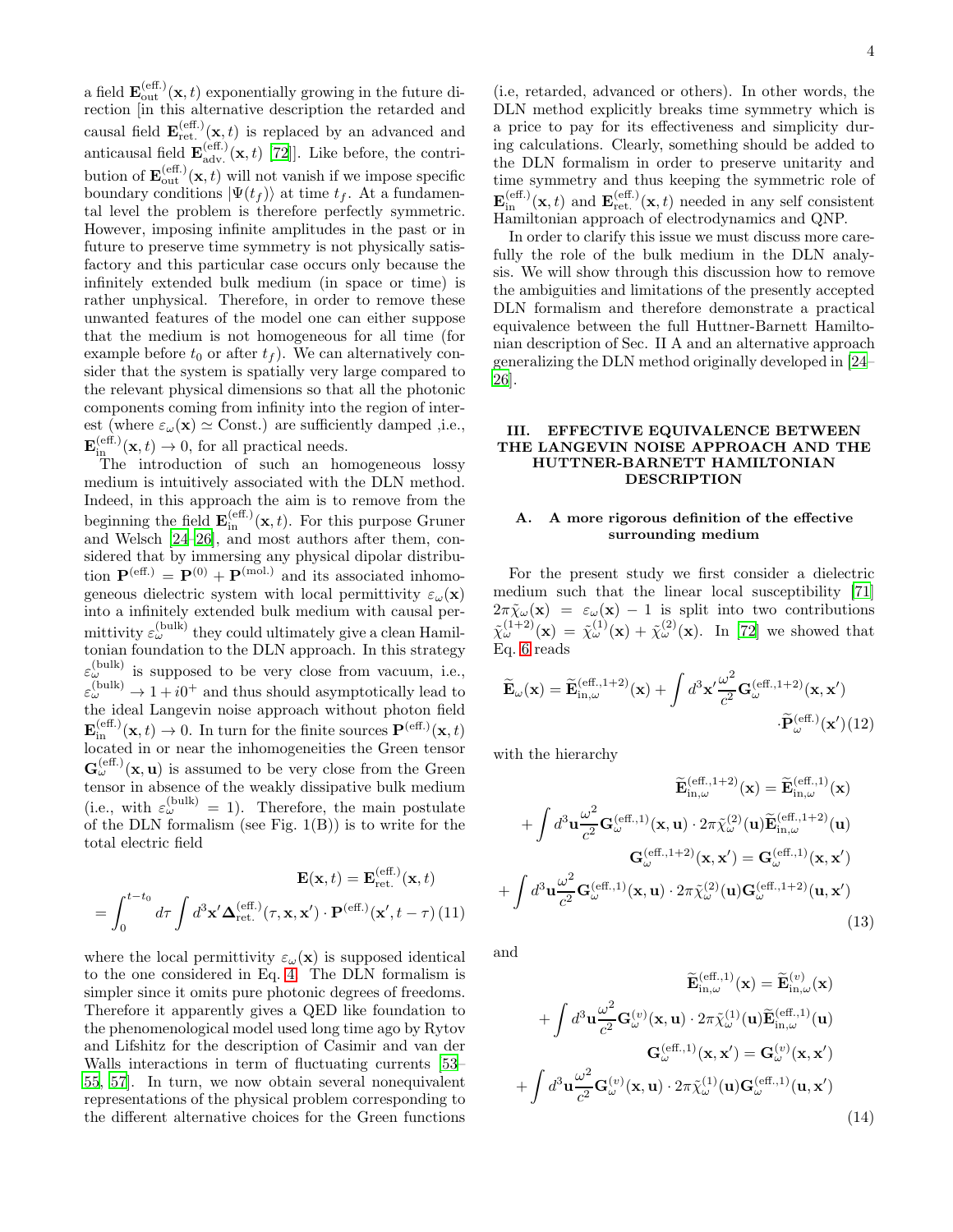

FIG. 2: Sketch of the amended DLN formulation of the problem shown in Fig. 1. The system is filled with a weakly dissipative bulk medium with permittivity  $\varepsilon_{\omega}^{(1)}(\mathbf{x})$  extending to infinity (the volume  $V_1 \rightarrow V_{BK}$ ) and absorbing any pure and scattered photon modes  $\mathbf{E}_{\text{in}}^{(\text{eff.})}(\mathbf{x},t)$ . The physical system considered in Fig. 1(A) is located near the center of the large empty region of volume  $V_2 \subset V_1$ . The dipole distribution located in the region  $V_1 - V_2$  (i.e., corresponding to the far-field of the physical system in  $V_2$ ) acts as a source of effective photons  $\mathbf{E}_{\text{in}}^{(\text{eff.},')}(\mathbf{x},t)$  having all the properties of the pure photon field  $\mathbf{E}_{\text{in}}^{(\text{eff.})}(\mathbf{x},t)$  of Fig. 1(A).

In defining Eq. [14,](#page-3-0) which is reminiscent of Eq. 1, we introduced the medium of permittivity  $\varepsilon_{\omega}^{(1)}(\mathbf{x}) = 2\pi \tilde{\chi}_{\omega}^{(1)}(\mathbf{x}) + 1$ as immersed in vacuum while in Eq. [13](#page-3-1) we constructed an effective medium  $1 + 2$  by adding a susceptibility  $2\pi\tilde{\chi}^{(2)}_{\omega}(\mathbf{x})$  immersed in the background 1 of susceptibility  $2\pi\tilde{\chi}^{(1)}_\omega(\mathbf{x}).$ 

For the present problem we now consider as background medium 1 a quasi-homogeneous susceptibility in a large volume  $V_1$ , i.e., such that  $2\pi \tilde{\chi}^{(1)}_{\omega}(\mathbf{x}) \simeq 2\pi \tilde{\chi}^{(1)}_{\omega}$ <br>is spatially independent of the position vector  $\mathbf{x} \in V_1$ , while  $2\pi\tilde{\chi}^{(1)}_{\omega}(\mathbf{x}) \simeq 0$  for points **x** outside  $V_1$ . With such a choice the field  $\widetilde{\mathbf{E}}_{\textrm{in},\omega}^{(\textrm{eff.,1})}(\mathbf{x}) \simeq 0$  with an arbitrary large precision for any point  $\mathbf{x} \in V_1$  if  $V_1 \to +\infty$  is large enough. Physically speaking, this is justified since the incident waves coming from infinity, and characterized by the field  $\widetilde{\mathbf{E}}_{\omega}^{(v)}(\mathbf{x})$ , are weakly reflected by the medium (the typical reflection Fresnel coefficient at the boundary  $\Sigma_1$  surrounding  $V_1$  is  $R \sim$  $\frac{\sqrt{\varepsilon_{\omega}^{(1)}}-1}{\sqrt{\varepsilon_{\omega}^{(1)}+1}} \to 0$  and the transmission coefficient is  $T \sim \frac{2\sqrt{\varepsilon_{\omega}^{(1)}}}{\sqrt{\varepsilon_{\omega}^{(1)}}+1} \to 1$ ). However, the transmitted waves are always exponentially damped in the causal medium 1 due to losses and the resulting field  $\widetilde{\mathbf{E}}_{\text{in},\omega}^{(\text{eff.,1})}(\mathbf{x}) \simeq 0$  therefore cancels for points  $\mathbf{x} \in V_1$  located sufficiently far apart from the boundary  $\Sigma_1 = \partial V_1$ surrounding  $V_1$ . Here we will suppose that we work exclusively in this regime and we will furthermore add the hypothesis that  $\varepsilon_{\omega}^{(1)} \to 1 + i0^+$  meaning that the volume  $V_1$  has to be very large in order to get  $\widetilde{\mathbf{E}}_{\text{in},\omega}^{(\text{eff.,1})}(\mathbf{x}) \simeq 0.$ 

In the next step, we insert in the medium 1 a inhomogeneous distribution of dielectric matter characterized by  $2\pi\tilde{\chi}^{(2)}_\omega(\mathbf{x})$  and we also consider external molecular dipoles with distribution  $\mathbf{P}^{(mol.)}(\mathbf{x}, t)$ . All these systems are supposed to be far away from the boundary  $\Sigma_1$  and for definiteness we will consider that all the points x and systems of interest are located in the volume  $V_2 \ll V_1$ . More specifically in order to define the medium 2 we introduce in the volume  $V_1$  a large void of volume  $V_2$  containing all relevant molecular sources  $\mathbf{P}^{(mol.)}(\mathbf{x},t)$  and the relevant localized dielectric objects of susceptibility  $2\pi\tilde{\chi}^{(3)}_{\omega}(\mathbf{x})$ . Furthermore, in this model all the points x of physical interest and the material systems including the distribution  $2\pi\tilde{\chi}^{(3)}_{\omega}(\mathbf{x})$  and the molecular dipoles  $\mathbf{P}^{(\text{mol.})}(\mathbf{x},t)$  are far apart from the boundary  $\Sigma_2 = \partial V_2$  surrounding  $V_2$ (see Fig. 2). In such a problem the medium 1 is located infinitely far away from the physical systems and can be interpreted as an absorber modeling the rest of the universe (this is reminiscent of the absorber introduced by Wheeler and Feynman but the strategy used by them was clearly different). We thus choose as susceptibility  $2\pi\tilde{\chi}^{(2)}_\omega(\mathbf{x})$ 

<span id="page-4-0"></span>
$$
2\pi\tilde{\chi}^{(2)}_{\omega}(\mathbf{x}) = -2\pi\tilde{\chi}^{(1)}_{\omega}(\mathbf{x}) + 2\pi\tilde{\chi}^{(3)}_{\omega}(\mathbf{x}) \text{ if } \mathbf{x} \in V_2, (15)
$$

and  $2\pi\tilde{\chi}^{(2)}_{\omega}(\mathbf{x})=0$  otherwise. If we consider  $\tilde{\chi}^{(1+2)}_{\omega}(\mathbf{x})$  we conclude that the term with the minus sign in Eq. [15](#page-4-0) exactly compensates the susceptibility  $2\pi\tilde{\chi}^{(1)}_{\omega}$  for  $\mathbf{x} \in V_2$ and therefore at the end the resulting material system  $1+2$  located in  $V_2$  contains only molecular dipoles  $\mathbf{P}^{(mol.)}(\mathbf{x},t)$  and an inhomogeneous dielectric medium with local permittivity  $\varepsilon_{\omega}^{(3)}(\mathbf{x}) = 2\pi \tilde{\chi}_{\omega}^{(3)}(\mathbf{x}) + 1.$ 

Going back to Eq. [12](#page-3-2) for the total system  $1+2$  this suggests us to rewrite:

<span id="page-4-2"></span>
$$
\widetilde{\mathbf{E}}_{\omega}(\mathbf{x}) = \widetilde{\mathbf{E}}_{\text{in},\omega}^{(\text{eff.,1+2,'})}(\mathbf{x}) + \int_{V_2} d^3 \mathbf{x}' \frac{\omega^2}{c^2} \mathbf{G}_{\omega}^{(\text{eff.,1+2})}(\mathbf{x}, \mathbf{x}') \cdot \widetilde{\mathbf{P}}_{\omega}^{(\text{eff.,1+2,'})}(\mathbf{x}'), \qquad (16)
$$

with the new effective field

<span id="page-4-1"></span>
$$
\widetilde{\mathbf{E}}_{\text{in},\omega}^{(\text{eff.,1+2,'})}(\mathbf{x}) = \widetilde{\mathbf{E}}_{\text{in},\omega}^{(\text{eff.,1+2})}(\mathbf{x}) + \int_{V_1 - V_2} d^3 \mathbf{x}' \frac{\omega^2}{c^2} \mathbf{G}_{\omega}^{(\text{eff.,1+2})}(\mathbf{x}, \mathbf{x}') \cdot \widetilde{\mathbf{P}}_{\omega}^{(0)}(\mathbf{x}'). \tag{17}
$$

in which the integration is taken over the complementary volume  $V_1 - V_2$ .

Moreover, from its definition in Eq. [17](#page-4-1)  $\widetilde{\mathbf{E}}_{\text{in},\omega}^{(\text{eff.,1+2,'})}(\mathbf{x})$ fulfills homogeneous Maxwell's equations in a dielectric medium with permittivity  $\varepsilon_{\omega}^{(3)}(\mathbf{x})$  for any points  $\mathbf{x} \in V_2$ . This suggests to interpret this field as an effective photon field. Furthermore, from the two recursive relations in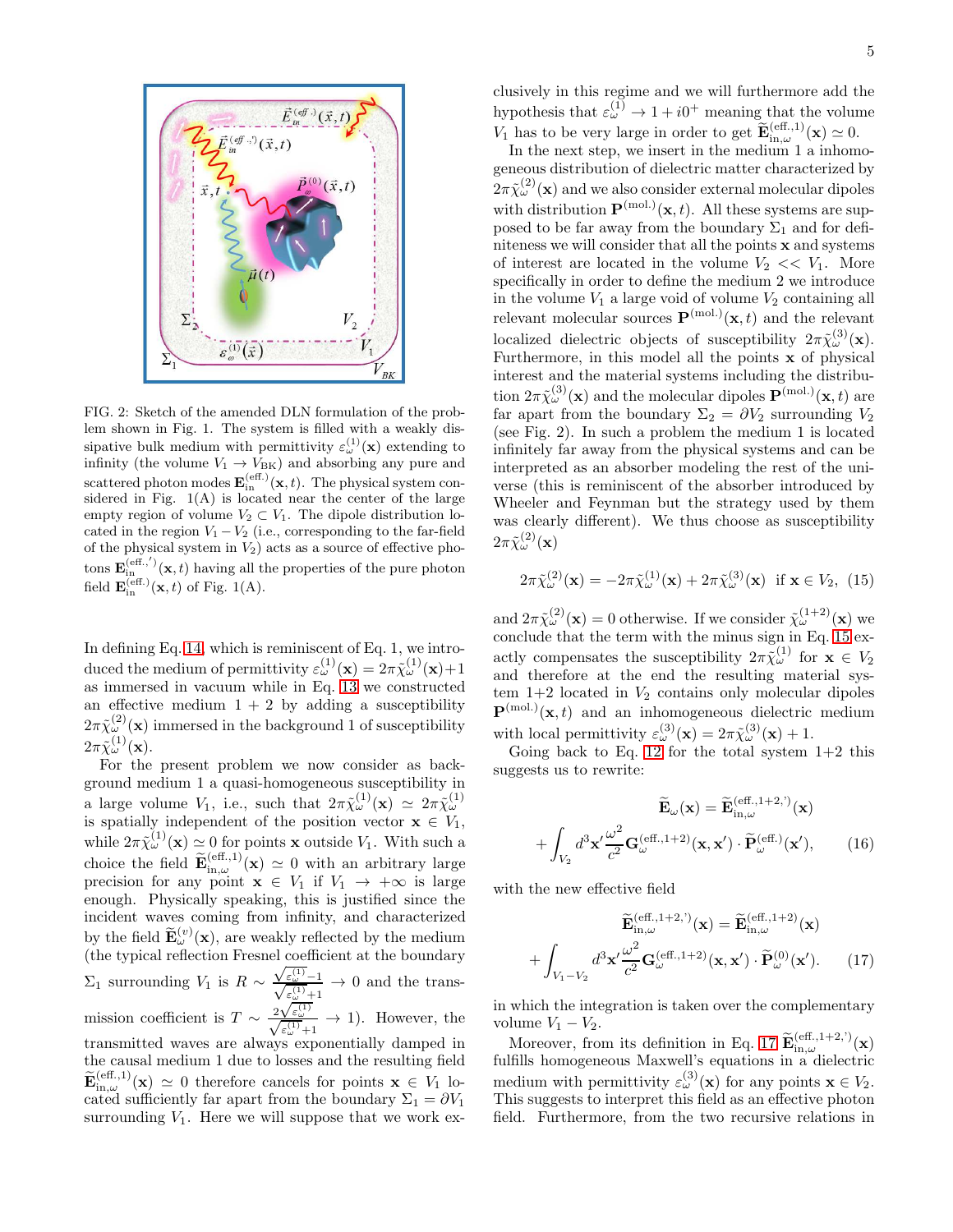Eq. [13](#page-3-1) we can rewrite Eq. [17](#page-4-1) as

<span id="page-5-0"></span>
$$
\widetilde{\mathbf{E}}_{\textrm{in},\omega}^{(\textrm{eff.,1+2,'})}(\mathbf{x}) = \widetilde{\mathbf{E}}_{\textrm{in},\omega}^{(\textrm{eff.,1,'})}(\mathbf{x}) + \int d^3 \mathbf{u} \frac{\omega^2}{c^2} \mathbf{G}_{\omega}^{(\textrm{eff.,1+2})}(\mathbf{x}, \mathbf{u}) \cdot 2\pi \widetilde{\chi}_{\omega}^{(2)}(\mathbf{u}) \widetilde{\mathbf{E}}_{\textrm{in},\omega}^{(\textrm{eff.,1,'})}(\mathbf{u}),
$$
\n(18)

with the new field variable

$$
\widetilde{\mathbf{E}}_{\textrm{in},\omega}^{(\textrm{eff.,1,'})}(\mathbf{x}) = \widetilde{\mathbf{E}}_{\textrm{in},\omega}^{(\textrm{eff.,1})}(\mathbf{x}) + \int_{V_1 - V_2} d^3 \mathbf{x}' \frac{\omega^2}{c^2} \mathbf{G}_{\omega}^{(\textrm{eff.,1})}(\mathbf{x}, \mathbf{x}') \cdot \widetilde{\mathbf{P}}_{\omega}^{(0)}(\mathbf{x}'). \tag{19}
$$

Eq. [18](#page-5-0) is formally identical to Eq. [13](#page-3-1) if we omit the 'prime' symbol. This corresponds to the difference of definitions used for  $\widetilde{\mathbf{E}}_{\textrm{in},\omega}^{(\textrm{eff.,1,'})}(\mathbf{x})$  and  $\widetilde{\mathbf{E}}_{\textrm{in},\omega}^{(\textrm{eff.,1})}(\mathbf{x})$  respectively. We emphasize that while  $\widetilde{\mathbf{E}}_{\textrm{in},\omega}^{(\textrm{eff.,1})}(\mathbf{x})$  is intrinsically connected to the knowledge of the photon operator  $c_{\alpha,j}^{(v)}$ , and  $c_{\alpha,j}^{(v)\dagger}$  in vacuum the alternative field  $\widetilde{\mathbf{E}}_{\text{in},\omega}^{(\text{eff.,1,'})}(\mathbf{x})$  additionally introduces an independent contribution from the dipole density  $\widetilde{\mathbf{P}}_{\omega}^{(0)}$  in the volume  $V_1 - V_2$  so that these fields are not rigorously equivalent.

We observe that for the system considered here the condition  $\widetilde{\mathbf{E}}_{\text{in},\omega}^{(\text{eff.,1})}(\mathbf{x}) \simeq 0 \mathbf{x} \in V_1$  implies (i.e., from Eq. [13\)](#page-3-1)  $\widetilde{\mathbf{E}}_{\text{in},\omega}^{(\text{eff.,1+2})}(\mathbf{x}) \simeq 0$  in the same volume  $V_1$ . Therefore, the field  $\widetilde{\mathbf{E}}_{\textrm{in},\omega}^{(\textrm{eff.,1+2,'})}(\mathbf{x})$  is with a very good approximation calculated as

<span id="page-5-5"></span>
$$
\widetilde{\mathbf{E}}_{\textrm{in},\omega}^{(\textrm{eff.,1+2,'})}(\mathbf{x}) \simeq \int_{V_1 - V_2} d^3 \mathbf{x}' \frac{\omega^2}{c^2} \mathbf{G}_{\omega}^{(\textrm{eff.,1+2})}(\mathbf{x}, \mathbf{x}')
$$
\n
$$
\cdot \widetilde{\mathbf{P}}_{\omega}^{(0)}(\mathbf{x}'), \quad (20)
$$

and similarly

<span id="page-5-2"></span>
$$
\widetilde{\mathbf{E}}_{\textrm{in},\omega}^{(\textrm{eff.,1,'})}(\mathbf{x}) \simeq \int_{V_1 - V_2} d^3 \mathbf{x}' \frac{\omega^2}{c^2} \mathbf{G}_{\omega}^{(\textrm{eff.,1})}(\mathbf{x}, \mathbf{x}') \cdot \widetilde{\mathbf{P}}_{\omega}^{(0)}(\mathbf{x}'),
$$
\n(21)

which now depends only on the dipole density  $\widetilde{\mathbf{P}}_{\omega}^{(0)}$  in the volume  $V_1 - V_2$  and not anymore on the free photon operators.

All this discussion was done in order to remove the field  $\widetilde{\mathbf{E}}_{\textrm{in},\omega}^{(\textrm{eff.,1+2})}(\mathbf{x})$  and to consider instead the effective field  $\widetilde{\mathbf{E}}_{\textrm{in},\omega}^{(\textrm{eff.,1+2,'})}(\mathbf{x})$ . Now if we go back to Eq. [13](#page-3-1) for the Green tensor in the full medium  $1+2$  we have

<span id="page-5-1"></span>
$$
\mathbf{G}_{\omega}^{(\text{eff.,1+2})}(\mathbf{x}, \mathbf{x}') = \mathbf{G}_{\omega}^{(\text{eff.,1})}(\mathbf{x}, \mathbf{x}')
$$

$$
+ \int_{V_2} d^3 \mathbf{u} \frac{\omega^2}{c^2} \mathbf{G}_{\omega}^{(\text{eff.,1+2})}(\mathbf{x}, \mathbf{u}) \cdot 2\pi \tilde{\chi}_{\omega}^{(3)}(\mathbf{u}) \mathbf{G}_{\omega}^{(\text{eff.,1})}(\mathbf{u}, \mathbf{x}')
$$

$$
- \int_{V_2} d^3 \mathbf{u} \frac{\omega^2}{c^2} \mathbf{G}_{\omega}^{(\text{eff.,1+2})}(\mathbf{x}, \mathbf{u}) \cdot 2\pi \tilde{\chi}_{\omega}^{(1)}(\mathbf{u}) \mathbf{G}_{\omega}^{(\text{eff.,1})}(\mathbf{u}, \mathbf{x}').
$$
(22)

However, since  $\tilde{\chi}^{(1)}_{\omega} \rightarrow 0^{+}$  the last term in Eq. [22](#page-5-1) is negligible compared to the two other terms. Therefore for  $\mathbf{x} \in V_2$  we get

$$
\mathbf{G}_{\omega}^{(\text{eff.,1+2})}(\mathbf{x}, \mathbf{x}') \simeq \mathbf{G}_{\omega}^{(\text{eff.,1})}(\mathbf{x}, \mathbf{x}')
$$

$$
+ \int_{V_2} d^3 \mathbf{u} \frac{\omega^2}{c^2} \mathbf{G}_{\omega}^{(\text{eff.,1+2})}(\mathbf{x}, \mathbf{u}) \cdot 2\pi \tilde{\chi}_{\omega}^{(3)}(\mathbf{u}) \mathbf{G}_{\omega}^{(\text{eff.,1})}(\mathbf{u}, \mathbf{x}').
$$
(23)

This is exactly the integral definition of the Green tensor  $\mathbf{G}_{\omega}^{(\text{eff.,3})}(\mathbf{x}, \mathbf{x}')$  obtained in presence of the dielectric medium with permittivity  $\tilde{\chi}^{(3)}_{\omega}$  without the surrounding medium 1 with susceptibility  $2\pi \tilde{\chi}^{(1)}_{\omega}$ :

$$
\mathbf{G}_{\omega}^{(\text{eff.,3})}(\mathbf{x}, \mathbf{x}') = \mathbf{G}_{\omega}^{(v)}(\mathbf{x}, \mathbf{x}')
$$

$$
+ \int_{V_2} d^3 \mathbf{u} \frac{\omega^2}{c^2} \mathbf{G}_{\omega}^{(v)}(\mathbf{x}, \mathbf{u}) \cdot 2\pi \tilde{\chi}_{\omega}^{(3)}(\mathbf{u}) \mathbf{G}_{\omega}^{(\text{eff.,3})}(\mathbf{u}, \mathbf{x}').
$$
(24)

Therefore, for  $\mathbf{x} \in V_2$ , we can rewrite Eq. [17](#page-4-1) as

<span id="page-5-3"></span>
$$
\widetilde{\mathbf{E}}_{\textrm{in},\omega}^{(\textrm{eff.,1+2,'})}(\mathbf{x}) \simeq \widetilde{\mathbf{E}}_{\textrm{in},\omega}^{(\textrm{eff.,1,'})}(\mathbf{x}) \n+ \int_{V_2} d^3 \mathbf{u} \frac{\omega^2}{c^2} \mathbf{G}_{\omega}^{(\textrm{eff.,3})}(\mathbf{x}, \mathbf{u}) \cdot 2\pi \tilde{\chi}_{\omega}^{(3)}(\mathbf{u}) \widetilde{\mathbf{E}}_{\textrm{in},\omega}^{(\textrm{eff.,1,'})}(\mathbf{u}),
$$
\n(25)

and Eq. [16](#page-4-2) as

$$
\widetilde{\mathbf{E}}_{\omega}(\mathbf{x}) \simeq \widetilde{\mathbf{E}}_{\text{in},\omega}^{(\text{eff.,1+2,'})}(\mathbf{x}) + \int_{V_2} d^3 \mathbf{x}' \frac{\omega^2}{c^2} \mathbf{G}_{\omega}^{(\text{eff.,3})}(\mathbf{x}, \mathbf{x}') \cdot \widetilde{\mathbf{P}}_{\omega}^{(\text{eff.})}(\mathbf{x}'). \tag{26}
$$

The two last equations are very similar to the results we would obtain for the description of the total field in presence of the dielectric medium 3 alone, i.e. without the surrounding medium 1. For this different problem we indeed have

$$
\widetilde{\mathbf{E}}_{\textrm{in},\omega}^{(\textrm{eff.,3})}(\mathbf{x}) = \widetilde{\mathbf{E}}_{\textrm{in},\omega}^{(v)}(\mathbf{x}) + \int_{V_2} d^3 \mathbf{u} \frac{\omega^2}{c^2} \mathbf{G}_{\omega}^{(\textrm{eff.,3})}(\mathbf{x}, \mathbf{u}) \cdot 2\pi \widetilde{\chi}_{\omega}^{(3)}(\mathbf{u}) \widetilde{\mathbf{E}}_{\textrm{in},\omega}^{(\textrm{eff.,3})}(\mathbf{u}),
$$
\n(27)

and

$$
\mathbf{E}_{\omega}(\mathbf{x}) = \mathbf{E}_{\text{in},\omega}^{(\text{eff.,3})}(\mathbf{x}) + \int_{V_2} d^3 \mathbf{x}' \frac{\omega^2}{c^2} \mathbf{G}_{\omega}^{(\text{eff.,3})}(\mathbf{x}, \mathbf{x}') \cdot \widetilde{\mathbf{P}}_{\omega}^{(\text{eff.})}(\mathbf{x}'). \tag{28}
$$

<span id="page-5-6"></span><span id="page-5-4"></span> $\sim$  ( $_{\text{eff}}$   $\cdot$  3)  $\cdot$ 

Formally, the equivalence would be complete if we could write  $\widetilde{\mathbf{E}}_{\textrm{in},\omega}^{(\textrm{eff.,1,'})}(\mathbf{x}) = \widetilde{\mathbf{E}}_{\textrm{in},\omega}^{(v)}(\mathbf{x})$ . This is of course not rigorously possible since  $\widetilde{\mathbf{E}}_{\text{in},\omega}^{(\text{eff.,1,'})}(\mathbf{x})$  is a solution of homogenous Maxwell's equation in the bulk medium 1 while  $\widetilde{\mathbf{E}}_{\text{in},\omega}^{(v)}(\mathbf{x})$  is a solution of homogeneous Maxwell's equations in vacuum. Also, from the QED or QNP point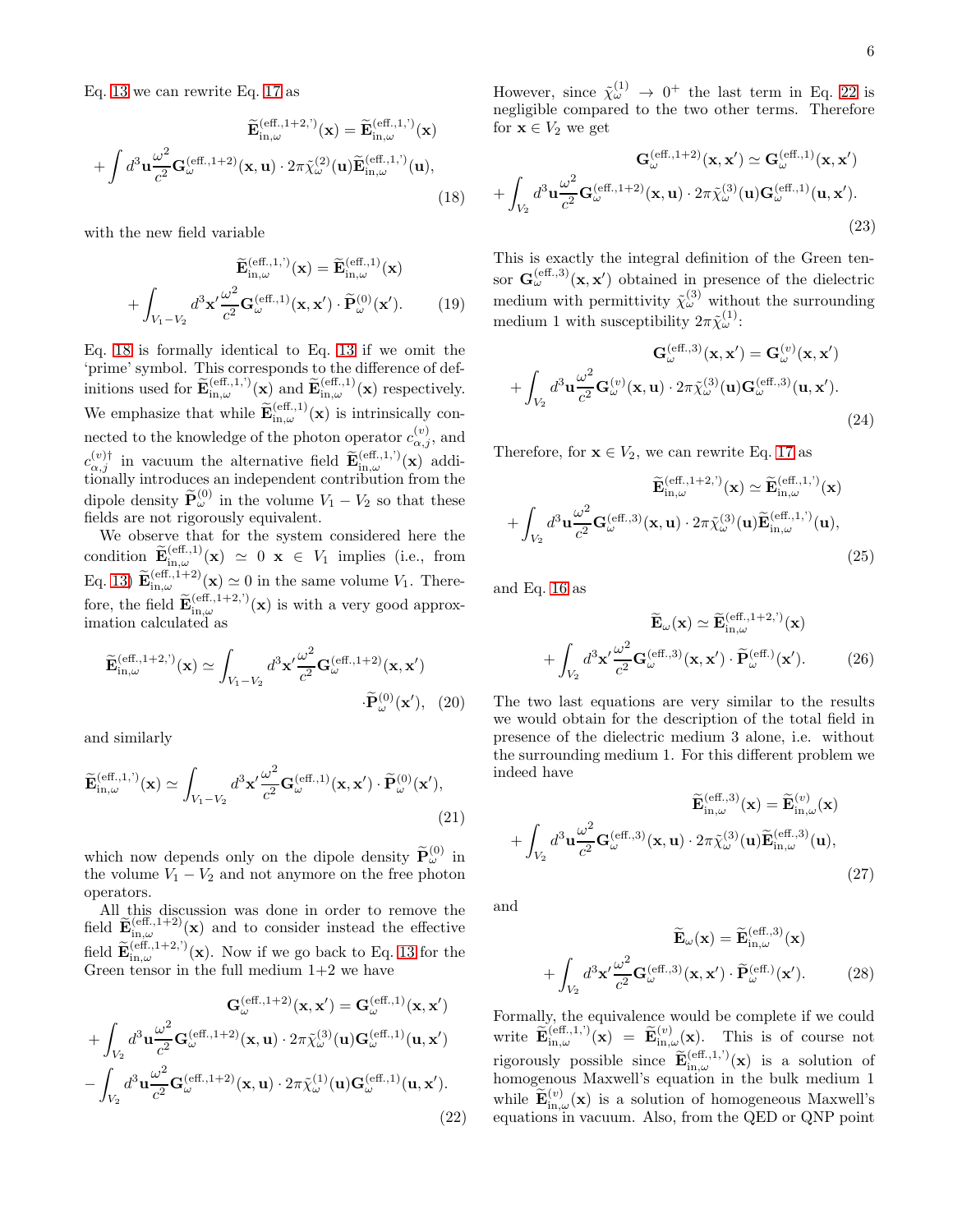of view the operators are not acting on the same Hilbert spaces since one field acts on the pure material oscillator states while the other acts on the pure photon states. Still, since  $\tilde{\chi}^{(1)}_{\omega} \rightarrow 0^{+}$  we must show that these problems are not fundamental for a practical perspective. In order to do that we have to consider more in details the dynamics and the commutation relations associated with the electric field operator  $\widetilde{\mathbf{E}}_{\textrm{in},\omega}^{(\textrm{eff.,1,'})}(\mathbf{x})$  to see that we can indeed consider this field as describing a kind of effective photon field.

#### B. Effective photon field

We remind that in [\[72\]](#page-16-3) we studied the problem of the homogeneous bulk medium in details using the Laplace transform method for solving Maxwell's equations in the Heisenberg representation. We showed that in the limit where this medium 1 with susceptibility  $2\pi\tilde{\chi}^{(1)}_{\omega}$  is infinitely extended (i.e., filling the full Born von Karman volume  $V_{\text{BK}}$ ) and in absence of molecular dipoles, i.e,  $\mathbf{P}^{(mol.)}(\mathbf{x},t) = 0$ , we can split the retarded field

<span id="page-6-2"></span>
$$
\widetilde{\mathbf{E}}_{\textrm{ret.},\omega}^{(\textrm{eff.,1})}(\mathbf{x}) = \int_{V_{\textrm{BK}}} d^3 \mathbf{x}' \frac{\omega^2}{c^2} \mathbf{G}_{\omega}^{(\textrm{eff.,1})}(\mathbf{x}, \mathbf{x}') \cdot \widetilde{\mathbf{P}}_{\omega}^{(0)}(\mathbf{x}') \tag{29}
$$

into a purely transverse (i.e., solenoidal) field  $\widetilde{\mathbf{E}}_{\textrm{ret.},\perp,\omega}^{(\textrm{eff.,1})}(\mathbf{x})$ and into a purely longitudinal (i.e., irrotational) field  $\widetilde{\mathbf{E}}_{\textrm{ret.},||,\omega}^{(\textrm{eff.,1})}(\mathbf{x})$  such that for  $\omega > 0$ :

<span id="page-6-0"></span>
$$
\widetilde{\mathbf{E}}_{\text{ret.},\perp,\omega}^{(\text{eff.,1})}(\mathbf{x}) = \sum_{\alpha,j} \frac{\omega^2 \mathbf{E}_{\alpha,j}^{(v)}(\mathbf{x})}{\omega_{\alpha}^2 - \omega^2 \varepsilon_{\omega}^{(1)}} \sqrt{\frac{2\hbar \varepsilon_{\omega}^{'',(1)}}{\pi}} \frac{f_{\omega,\alpha,j}^{(0)}(t_0) e^{i\omega_{\alpha}t_0}}{\sqrt{\hbar \omega_{\alpha}}},
$$
\n
$$
\widetilde{\mathbf{E}}_{\text{ret.},||,\omega}^{(\text{eff.,1})}(\mathbf{x}) = -\sum_{\alpha} \frac{e^{i\mathbf{k}_{\alpha} \cdot \mathbf{x}} \hat{\mathbf{k}}_{\alpha}}{\sqrt{\text{V}_{\text{BK}}}\varepsilon_{\omega}^{(1)}} \sqrt{\frac{\hbar \varepsilon_{\omega}^{'',(1)}}{\pi}} f_{\omega,\alpha,||}^{(0)}(t_0) e^{i\omega_{\alpha}t_0},
$$
\n(30)

and for  $\omega < 0$  we have  $\widetilde{\mathbf{E}}_{\textrm{ret.},\omega}^{(\textrm{eff.,1})}(\mathbf{x}) = \widetilde{\mathbf{E}}_{\textrm{ret.},-\omega}^{(\textrm{eff.,1})}(\mathbf{x}).$ In Eq. [30](#page-6-0) we introduced [\[72](#page-16-3)] the lowering operators  $f_{\omega,\alpha,j}^{(0)}(t) = \int_{V_{\rm BK}} d^3 \mathbf{x}' \sqrt{\frac{2}{\hbar \omega_{\alpha}}}\mathbf{E}_{\alpha,j}^{*,(v)}(\mathbf{x}) \cdot \mathbf{f}_{\omega}^{(0)}(\mathbf{x},t)$  and  $f_{\omega,\alpha,||}^{(0)}(t) = \int_{V_{\rm BK}} d^3 \mathbf{x}' \frac{e^{-i\mathbf{k}_{\alpha} \cdot \mathbf{x}}}{\sqrt{V_{\rm BK}}} \hat{\mathbf{k}}_{\alpha} \cdot \mathbf{f}_{\omega}^{(0)}(\mathbf{x},t)$  satisfying the commutation rules  $[f^{(0)}_{\omega,\alpha,j}(t), f^{\dagger(0)}_{\omega',\beta,k}(t)] = \delta_{\alpha,\beta}\delta_{j,k}\delta(\omega \omega'$ ) and  $[f^{(0)}_{\omega,\alpha,||}(t),f^{(0)}_{\omega',\beta,||}(t)] = \delta_{\alpha,\beta}\delta_{j,k}\delta(\omega-\omega')$  (the other commutators vanish).

What is important in Eq. [30](#page-6-0) is the presence of polariton resonances in the frequency domain canceling the denominators of the transverse and longitudinal fields. These resonances occur for frequencies solutions of  $\omega_{\alpha}^2$  –  $\omega^2 \varepsilon_{\omega}^{(1)} = 0$  (transverse modes) and  $\varepsilon_{\omega}^{(1)} = 0$  (longitudinal modes). Furthermore, since the medium is causal and lossy the solutions  $\Omega$  are generally located in the lower part of the complex plane (i.e., with  $\Omega'' < 0$ ). In [\[72\]](#page-16-3) we showed that for a weakly dissipative medium such as a Drude-Lorentz metal it makes sense to define new effective photon annihilation and creation operators labeled by such polaritons modes. For the present purpose we consider the simple Drude-Lorentz permittivity

$$
\varepsilon_{\omega}^{(1)} = 1 + \frac{\omega_P^2}{\omega_0^2 - (\omega + i\gamma)^2},\tag{31}
$$

where  $\omega_P$ ,  $\omega_0$ ,  $\gamma$  are real and positive constants. In the limit  $\gamma \rightarrow 0^+$  this leads to the Hopfield-Fano polariton model [\[21,](#page-15-10) [22](#page-15-29)] and we get a longitudinal mode without dispersion  $\Omega_{\parallel}(\omega_{\alpha}) = \omega_L - i\gamma$  $(\omega_L = \sqrt{\omega_P^2 + \omega_0^2})$  and two dispersive transverse polariton branches which in the lossless limit are given by  $\Omega_{\perp,\pm}(\omega_\alpha) = \frac{\sqrt{[\omega_\alpha^2 + \omega_L^2 \pm \sqrt{((\omega_\alpha^2 + \omega_L^2)^2 - 4\omega_\alpha^2 \omega_0^2)}]}}{\sqrt{2}}$ . In [\[72](#page-16-3)] we showed that the effective photon annihilation operators associated with the transverse electric field are defined by

<span id="page-6-1"></span>
$$
c_{\alpha,j,\pm}(t) = \frac{1}{N_{\alpha,\pm}} \int_{\delta\Omega_{\alpha,m}} d\omega \frac{\omega^2}{\omega_{\alpha}^2 - \omega^2 \varepsilon_{\omega}^{(1)}} \sqrt{\frac{\hbar \varepsilon_{\omega}^{''(1)}}{\pi}} f_{\omega,\alpha,j}^{(0)}(t). \tag{32}
$$

where  $\delta\Omega_{\alpha,m}$  is a frequency window centered on the polariton pulsation  $\text{Re}[\Omega_{\perp,\pm}(\omega_\alpha)]$  and where  $N_{\alpha,\pm}$  is a normalization constant given by  $\sqrt{\frac{\hbar\Omega_{\perp,\pm}(\omega_{\alpha})}{2}}$  $\frac{\pm(\omega_\alpha)}{2} \frac{d\Omega\bot,\pm(\omega_\alpha)^2}{d\omega_\alpha^2}$  $\frac{\partial \pm (\omega_\alpha)^2}{\partial \omega_\alpha^2}$ . These operators satisfy the standard bosonic commutation relations such as  $[c_{\alpha,j,\beta}(t), c^{\dagger}_{\alpha',j',\beta'}(t)] =$  $\delta_{\alpha',\alpha}\delta_{j',j}\delta_{\beta',\beta}$  (with  $\beta,\beta'=\pm$ ) ensuring the interpretation in term of annihilation/creation operators.

Now, in the system we consider we will impose  $\omega_0, \omega_P \to 0$  so that the lower polariton branch with horizontal asymptote at  $\lim_{\omega_{\alpha}\to+\infty}[\Omega_{\perp},-(\omega_{\alpha})] \simeq \omega_L \to 0$ will not play any role for frequency  $\omega \gg \omega_L$ . In this regime the upper polariton branch has a dispersion approaching the asymptote  $\Omega_{\perp,+}(\omega_{\alpha}) \simeq \omega_{\alpha}$ . Therefore, for a large spectral band of frequencies  $\omega \gg \omega_L$  corresponding to the physical dielectric excitations (associated with the operators  $f^{(0)}_{\omega,\alpha,j}(t_0)$ ,  $f^{(0)}_{\omega,\alpha,j}(t_0)$  we will find a quasi resonant value  $\omega \simeq \omega_{\alpha}$  where the integrand in Eq. [32](#page-6-1) will be very high. In this regime the bulk medium is quasi transparent and the mode operators have an harmonic evolution  $c_{\alpha,j,\pm}(t) \simeq c_{\alpha,j,\pm}(t_0) e^{-i\omega_\alpha(t-t_0)}$ . Any realistic material excitations associated with a pulse of finite width  $\Delta\omega$  centered on a frequency  $\omega \gg \omega_L$  will thus be described by this dynamics associated with effective photons and the transverse electric field operator. Furthermore, the longitudinal field will not play any role in the formalism since  $\Omega_{\parallel}(\omega_{\alpha}) \simeq \omega_L \to 0$ .

We can thus write with a very good approximation  $\mathbf{E}_{\text{ret.}}^{(\text{eff.,1})}(\mathbf{x},t) \simeq \mathbf{E}_{\text{ret.},\perp}^{(\text{eff.,1})}(\mathbf{x},t)$  with

$$
\mathbf{E}_{\text{ret.},\perp}^{(\text{eff.,1})}(\mathbf{x}) \simeq \sum_{\alpha,j} \mathbf{E}_{\alpha,j}^{(v)}(\mathbf{x}) c_{\alpha,j,+}(t_0) e^{-i\omega_{\alpha}(t-t_0)} + hcc.
$$
\n(33)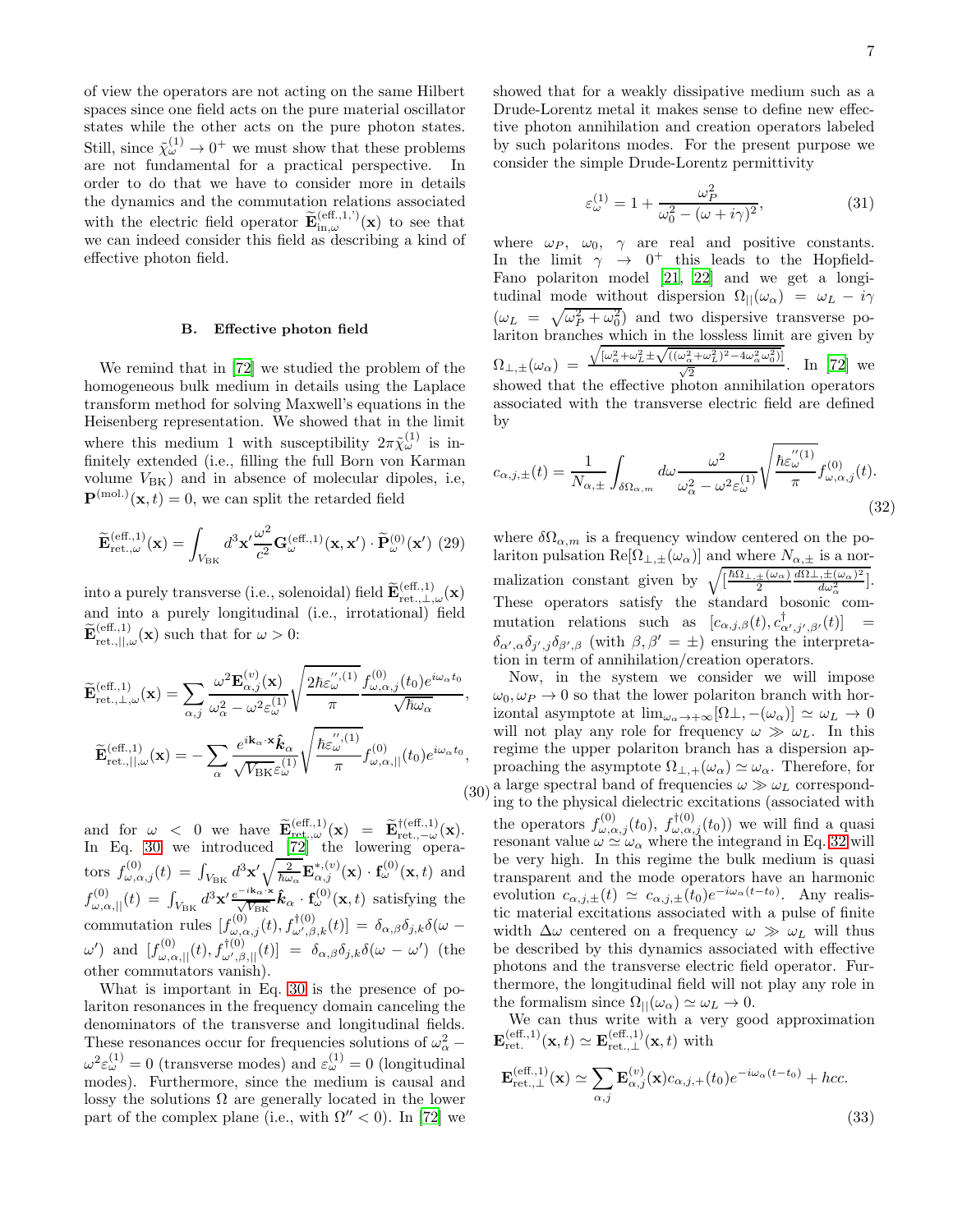and equivalently

<span id="page-7-0"></span>
$$
\widetilde{\mathbf{E}}_{\textrm{ret.},\perp,\omega}^{(\textrm{eff.,1})}(\mathbf{x}) \simeq \sum_{\alpha,j} [\mathbf{E}_{\alpha,j}^{(v)}(\mathbf{x}) c_{\alpha,j,+}(t_0) e^{i\omega_{\alpha}t_0} \delta(\omega - \omega_{\alpha}) \n+ \mathbf{E}_{\alpha,j}^{*(v)}(\mathbf{x}) c_{\alpha,j,+}(t_0) e^{-i\omega_{\alpha}t_0} \delta(\omega + \omega_{\alpha})].(34)
$$

Eq. [34](#page-7-0) and thus Eq. [29](#page-6-2) are clearly reminiscent of Eq. [3](#page-1-1) for the pure photon field in vacuum.

We now go back to Eq. [21](#page-5-2) for  $\widetilde{\mathbf{E}}_{\textrm{in},\omega}^{(\textrm{eff.,1,'})}(\mathbf{x})$  and realize that in the limit  $V_1 \rightarrow V_{BK}$  and  $V_2/V_1 \rightarrow 0$  the integral in Eq. [21](#page-5-2) becomes equivalent to the one in Eq. [29.](#page-6-2) Therefore we get  $\widetilde{\mathbf{E}}_{\textrm{in},\omega}^{(\textrm{eff.,1,'})}(\mathbf{x}) = \widetilde{\mathbf{E}}_{\textrm{ret.},\omega}^{(\textrm{eff.,1})}(\mathbf{x})$  which from Eq. [34](#page-7-0) allows us to write

$$
\widetilde{\mathbf{E}}_{\textrm{in},\omega}^{(\textrm{eff.,1,'})}(\mathbf{x}) \simeq \sum_{\alpha,j} [\mathbf{E}_{\alpha,j}^{(v)}(\mathbf{x}) c_{\alpha,j,+}(t_0) e^{i\omega_{\alpha} t_0} \delta(\omega - \omega_{\alpha}) \n+ \mathbf{E}_{\alpha,j}^{*(v)}(\mathbf{x}) c_{\alpha,j,+}(t_0) e^{-i\omega_{\alpha} t_0} \delta(\omega + \omega_{\alpha})].(35)
$$

Finally, from this result and after comparing Eq. [25](#page-5-3) and [27](#page-5-4) we deduce that the retarded field  $\widetilde{\mathbf{E}}_{\text{in},\omega}^{(\text{eff.,1+2,'})}(\mathbf{x})$ is formally equivalent to the scattered photon field  $\widetilde{\mathbf{E}}_{\textrm{in},\omega}^{(\textrm{eff.,3})}(\mathbf{x})$  but now with effective photon operators  $(c_{\alpha,j,+}(t_0), c_{\alpha,j,+}^{\dagger}(t_0))$  replacing the free space photon operators  $c_{\alpha,j}^{(v)}(t_0)$ ,  $c_{\alpha,j}^{\dagger(v)}(t_0)$ . The two fields do not act on the same Hilbert space but by choosing the initial state conveniently we can map any physical problem from one model to the other. Therefore, we showed that the description using fluctuating dipolar sources  $\tilde{\mathbf{P}}_{\omega}^{(0)}(\mathbf{x}')$ located in the surrounding medium (i.e. in the volume  $V_1 - V_2$ ) are for all practical needs equivalent to a model involving an effective photon field. In that sense we can say that we generalized and completed the standard DLN formalism by including new dipolar sources  $\widetilde{\mathbf{P}}_{\omega}^{(0)}(\mathbf{x})$ located far away from the region of interest (i.e., in the region  $V_1 - V_2$ ) which formally speaking are equivalent to the pure photon field that the usual DLN approach removed. In other words we showed that the situation sketched in Fig. 2 (which generalizes the one shown in Fig.  $1(B)$ ) is equivalent to the situation represented in Fig.  $1(A)$ : This is the central finding of this article.

# IV. DISCUSSIONS AND APPLICATIONS

We shall now summarize the results obtained insofar. We started by modeling an effective medium  $1+2$ including molecular dipoles and the dielectric medium of susceptibility  $2\pi\tilde{\chi}^{(3)}_{\omega}(\mathbf{x})$  well localized in a large void of volume  $V_2$ . This void is surrounded by a medium 1 of quasi homogeneous susceptibility  $2\pi\tilde{\chi}^{(1)}_{\omega} \rightarrow 0^{+}$ in a volume  $V_1 - V_2$  with  $V_1$  is much larger than  $V_2$ and includes entirely  $V_2$ . We showed (see Eq. [16\)](#page-4-2) that the electric field acting at any point x near the center of  $V_2$  can be separated into a retarded contribution of the dipole distribution  $\tilde{\mathbf{P}}_{\omega}^{(\text{eff.})}(\mathbf{x}')$  in  $V_2$  and into a

retarded contribution  $\widetilde{\mathbf{E}}_{\textrm{in},\omega}^{(\textrm{eff.,1+2,'})}(\mathbf{x})$  associated with the fluctuating dipole  $\widetilde{\mathbf{P}}_{\omega}^{(0)}(\mathbf{x}')$  contained in  $V_1 - V_2$  (see Eq. [20\)](#page-5-5). We showed that this last contribution, which for  $x \in V_2$  satisfies the homogeneous Maxwell equation in presence of the dielectric medium of permittivity  $\varepsilon_{\omega}^{(3)}(\mathbf{x})$ , is formally identical to the effective photon field  $\widetilde{\mathbf{E}}_{\textrm{in},\omega}^{(\textrm{eff.,3})}(\mathbf{x})$  solution of a different physical problem (see Eqs. [27,](#page-5-4)[28\)](#page-5-6) in which the same dielectric medium of permittivity  $\varepsilon_{\omega}^{(3)}(\mathbf{x})$  and the same molecular distribution  $\mathbf{P}^{(mol.)}(\mathbf{x},t)$  as considered previously are not anymore surrounded by a large weakly absorbing medium of susceptibility  $2\pi\tilde{\chi}^{(1)}_{\omega}$  but instead by vacuum. In this new problem free photon states are allowed to propagate and to excite points  $x$  near the medium of permittivity  $\varepsilon_{\omega}^{(3)}(\mathbf{x})$  and the field  $\widetilde{\mathbf{E}}_{\textrm{in},\omega}^{(\textrm{eff.,3})}(\mathbf{x})$  corresponds to this scattered component.

What is key in this demonstration is that we can, i.e., with as large an accuracy as needed, eliminate any free space photon state and replace it by an equivalent radiated field originating from dipolar sources  $\tilde{\mathbf{P}}_{\omega}^{(0)}(\mathbf{x}')$ located very far away from the region of interest. Therefore, we get here a formalism which is able to generalize the standard DLN procedure by replacing free space photons (scattered by the environment) by radiative sources located in the far-field. Now, in many calculations it is much simpler to use this alternative description without real free photon field but using instead this concept of effective free photon generated by fluctuating sources. The reason is that this effective photon field is from Eq. [20](#page-5-5) calculated using the Green tensor  $\mathbf{G}_{\omega}^{(\text{eff.,1+2})}(\mathbf{x}, \mathbf{x}')$  and we can show that for practical calculations (i.e., for points x, x ′ very far from the boundaries  $\Sigma_2$ ,  $\Sigma_1$ ) the results are equivalent to those obtained using the standard DLN method neglecting the surrounding environment of susceptibility  $2\pi\tilde{\chi}^{(1)}_{\omega}$ . In order to appreciate this fact further we will now consider few examples of calculations involving correlators and fluctuations for QNP.

# A. The fundamental commutation relations for QNP

In their fundamental articles introducing the DLN approach Gruner and Welsch [\[24](#page-15-12)[–26\]](#page-15-13) explicitly calculated the canonical commutators involving the electric or magnetic field operators defined at two spatial positions a and **b** and two different times  $t_a$  and  $t_b$ . These quantities are central for calculating quantum observable associated with field fluctuations and correlations [\[33](#page-15-30)]. Here, we will consider specifically the case of the commutator  $[\mathbf{\breve{E}}^{(+)}(\mathbf{a},t_a), \mathbf{\breve{E}}^{(-}(\mathbf{b},t_b)]$  involving the positive and negative frequency parts of the electric field operator, which plays a central role in QED.

In order to be clear we should define precisely what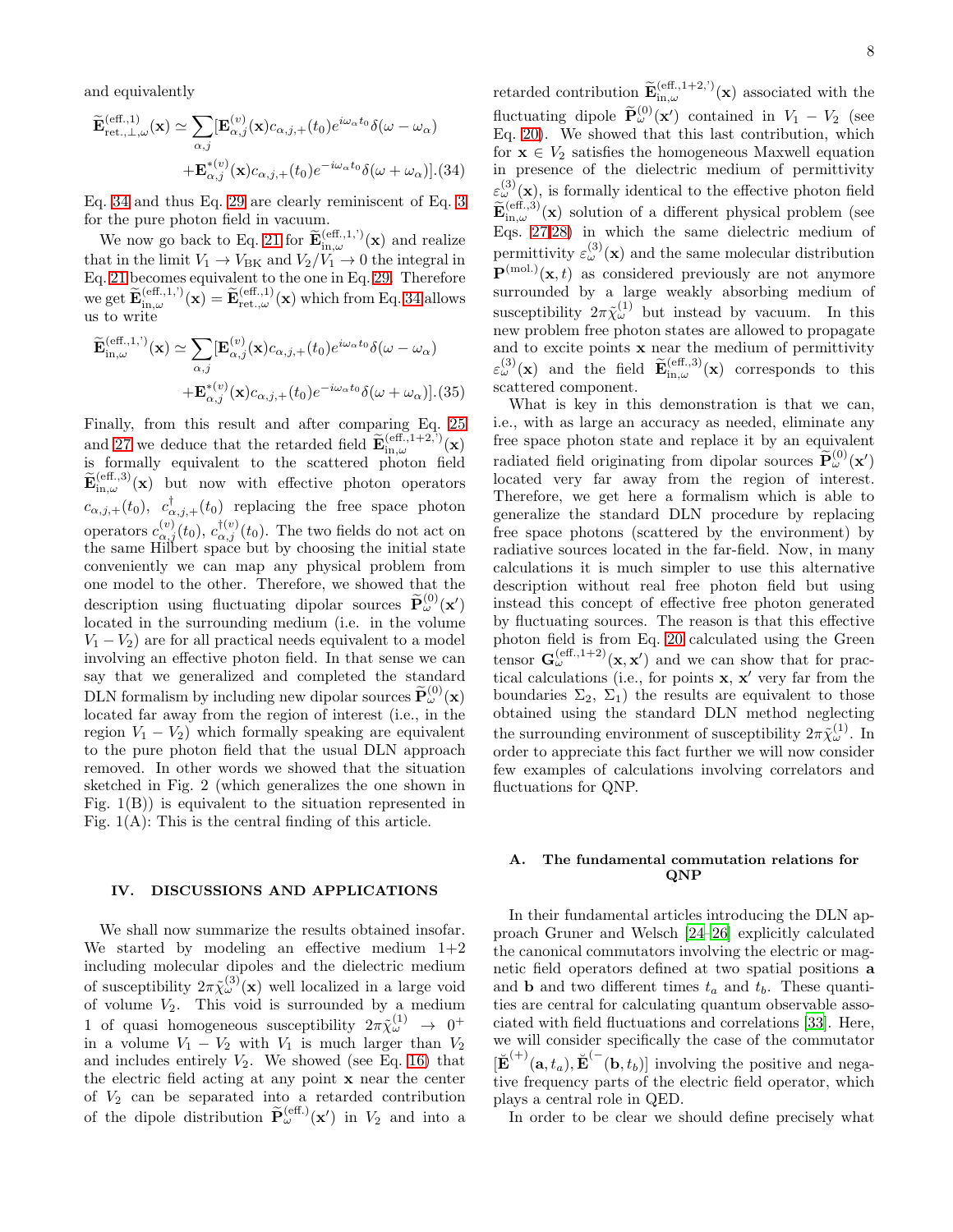we mean here by positive and negative frequency parts. Following Glauber [\[74\]](#page-16-4) we define the positive and respectively negative frequency part of any time dependent operator  $F(t)$  as an Hilbert transform

$$
\breve{F}^{(\pm)}(t) = \pm \int_{-\infty}^{+\infty} \frac{d\tau}{2\pi i} \frac{F(t-\tau)}{\tau \mp i0^{+}},
$$
 (36)

which leads to the standard explicit forms

<span id="page-8-0"></span>
$$
\breve{F}^{(+)}(t) = \int_0^{+\infty} d\omega \tilde{F}_{\omega} e^{-i\omega t},
$$

$$
\breve{F}^{(-)}(t) = \int_{-\infty}^0 d\omega \tilde{F}_{\omega} e^{+i\omega t}
$$
(37)

ensuring  $F(t) = \breve{F}^{(+)}(t) + \breve{F}^{(-)}(t)$  [in particular if the operator is Hermitian  $F(t) = F(t)^{\dagger}$  we have  $(F^{(+)}(t))^{\dagger} =$  $\check{F}^{(-)}(t)$ . We emphasize that the present definition of positive and negative frequency operators do not exactly corresponds to the canonical separation into annihilation and creation operators. In [\[72,](#page-16-3) [73\]](#page-16-2) we introduced the operator [\[75\]](#page-16-5)  $\mathcal{L}_t^{(\pm)} = \frac{1}{2} [1 \pm \frac{i \partial_t}{c_1 \sqrt{2}}]$  $\frac{i\partial_t}{c\sqrt{-\nabla^2}}$  which applied on the displacement field leads to a clean separation of annihilation and destruction operators contributions  $\mathbf{D}^{(\pm)}(\mathbf{x},t) = \mathcal{L}_t^{(\pm)}[\mathbf{D}(\mathbf{x},t)].$  The two definitions are actually equivalent in vacuum and they lead in general to similar results in the far-field (see Appendix C and D in [\[73\]](#page-16-2)).

Now, we consider the application of the definition given in Eq. [37](#page-8-0) to the electric field operator  $\mathbf{E}(\mathbf{x},t)$  in Eq. [4](#page-1-2) and more specifically to the case where  $\mathbf{P}^{(mol.)}(\mathbf{x},t)$  = 0 so that  $\mathbf{P}^{(eff.)}(\mathbf{x},t) = \mathbf{P}^{(0)}(\mathbf{x},t)$ . The commutator  $[\check{\mathbf{E}}^{(+)}(\mathbf{a},t_a), \check{\mathbf{E}}^{(-)}(\mathbf{b},t_b)]$  is thus given by

<span id="page-8-1"></span>
$$
[\breve{\mathbf{E}}^{(+)}(\mathbf{a},t_a), \breve{\mathbf{E}}^{(-)}(\mathbf{b},t_b)]
$$

$$
= \int_0^{+\infty} \int_0^{+\infty} d\omega' d\omega e^{-i\omega' t_a} e^{+i\omega t_b} [\widetilde{\mathbf{E}}_{\omega'}(\mathbf{a}), \widetilde{\mathbf{E}}_{\omega}^{\dagger}(\mathbf{b})].
$$
 (38)

Furthermore, since the pure photonic degrees of freedom characterized by the operators  $c_{\alpha,j}^{(v)}(t_0)$ ,  $c_{\alpha,j}^{\dagger(v)}(t_0)$ commute with the pure material oscillator degrees of freedom characterized by  $\mathbf{f}_{\omega}^{(0)}(\mathbf{x},t_0)$ ,  $\mathbf{f}_{\omega}^{\dagger(0)}(\mathbf{x},t_0)$ [\[71,](#page-16-1) [72](#page-16-3)] we can express the electric field commutator of Eq. [38](#page-8-1) as the sum of a contribution  $[\check{\mathbf{E}}_{\text{in}}^{(+)(\text{eff.})}(\mathbf{a},t_a), \check{\mathbf{E}}_{\text{in}}^{(-)(\text{eff.})}(\mathbf{b},t_b)]$  for the photonic field and a contribution  $[\check{\mathbf{E}}_{\text{ret.}}^{(+)(\text{eff.})}(\mathbf{a}, t_a), \check{\mathbf{E}}_{\text{ret.}}^{(-)(\text{eff.})}(\mathbf{b}, t_b)]$  for the material field.

We consider first the pure photonic correlator  $[\check{\mathbf{E}}_{\text{in}}^{(+)(\text{eff.})}(\mathbf{a},t_a), \check{\mathbf{E}}_{\text{in}}^{(-)(\text{eff.})}(\mathbf{b},t_b)],$  which from Eq. [8](#page-2-1) reads:

<span id="page-8-3"></span>
$$
[\breve{\mathbf{E}}_{\rm in}^{(+)(\rm eff.)}(\mathbf{a},t_a), \breve{\mathbf{E}}_{\rm in}^{(-)(\rm eff.)}(\mathbf{b},t_b)]
$$

$$
=\sum_{\alpha,j} \mathbf{E}_{\alpha,j}^{(\rm eff.)}(\mathbf{a}) \otimes \mathbf{E}_{\alpha,j}^{*(\rm eff.)}(\mathbf{b}) e^{-i\omega_\alpha(t_a-t_b)} \tag{39}
$$

In the limit case of the pure vacuum the only contribution is  $[\check{\mathbf{E}}_{\text{in}}^{(+)(v)}(\mathbf{a},t_a), \check{\mathbf{E}}_{\text{in}}^{(-)(v)}(\mathbf{b},_b)]$ , which from Eq. [3](#page-1-1) reads:

$$
[\breve{\mathbf{E}}_{\text{in}}^{(+)(v)}(\mathbf{a},t_a), \breve{\mathbf{E}}_{\text{in}}^{(-)(v)}(\mathbf{b},t_b)]
$$
  
= 
$$
\sum_{\alpha,j} \mathbf{E}_{\alpha,j}^{(v)}(\mathbf{a}) \otimes \mathbf{E}_{\alpha,j}^{*(v)}(\mathbf{b}) e^{-i\omega_{\alpha}(t_a-t_b)}.
$$
 (40)

A direct calculation shown in Appendix D of [\[73\]](#page-16-2) demonstrates that this correlator is also expressed as

<span id="page-8-2"></span>
$$
[\breve{\mathbf{E}}_{\rm in}^{(+)(v)}(\mathbf{a},t_a), \breve{\mathbf{E}}_{\rm in}^{(-)(v)}(\mathbf{b},t_b)]
$$

$$
= \int_0^{+\infty} d\omega \frac{\hbar \omega}{\pi} \frac{\omega^2}{c^2} \text{Imag}[\mathbf{G}_{\omega}^{(v)}(\mathbf{a},\mathbf{b})] e^{-i\omega(t_a-t_b)}
$$

$$
= -i\hbar \Delta_{\rm ret.}^{(+)(v)}(|t_a-t_b|,\mathbf{a},\mathbf{b}), \quad (41)
$$

where  $\mathbf{\Delta}_{\textrm{ret.}}^{(+)(v)}(\tau,\mathbf{a},\mathbf{b})=\mathcal{L}_{\tau}^{(\pm)}[\mathbf{\Delta}_{\textrm{ret.}}^{(v)}(\tau,\mathbf{a},\mathbf{b})],$  i.e,

$$
\Delta_{\text{ret.}}^{(+)(v)}(\tau, \mathbf{a}, \mathbf{b})
$$
  
=  $\frac{i}{\hbar} \sum_{\alpha, j} \mathbf{E}_{\alpha, j}^{(v)}(\mathbf{a}) \otimes \mathbf{E}_{\alpha, j}^{*(v)}(\mathbf{b}) e^{-i\omega_{\alpha}\tau} \Theta(\tau)$   
=  $i \int_0^{+\infty} d\omega \frac{\hbar \omega}{\pi} \frac{\omega^2}{c^2} \text{Imag}[\mathbf{G}_{\omega}^{(v)}(\mathbf{a}, \mathbf{b})] e^{-i\omega\tau} \Theta(\tau).$  (42)

The integral formula in Eq. [41](#page-8-2) is particularly interesting since as we will see below it is very similar to the expression obtained for the material term  $[\check{\mathbf{E}}_{\text{ret.}}^{(+)(\text{eff.})}(\mathbf{a},t_a), \check{\mathbf{E}}_{\text{ret.}}^{(-)(\text{eff.})}(\mathbf{b},t_b)]$  in the context of the DLN formalism.

More precisely, in order to calculate the commutator  $[\check{\mathbf{E}}_{\text{ret.}}^{(+)(\text{eff.})}(\mathbf{a},t_a), \check{\mathbf{E}}_{\text{ret.}}^{(-)(\text{eff.})}(\mathbf{b},t_b)]$  we insert into Eq. [39](#page-8-3) the definition for  $\widetilde{\mathbf{E}}_{\textrm{ret.}\omega}^{(\textrm{eff.})}(\mathbf{x})$  given by Eq. [6](#page-2-0) and use the definition

$$
\widetilde{\mathbf{P}}_{\omega}^{(0)}(\mathbf{x}) = \sqrt{\frac{\hbar \varepsilon_{\omega}^{"}(\mathbf{x})}{\pi}} \mathbf{f}_{\omega}^{(0)}(\mathbf{x}, t_0) e^{i\omega t_0} \theta(\omega)
$$
\n
$$
+ \sqrt{\frac{\hbar \varepsilon_{-\omega}^{"}(\mathbf{x})}{\pi}} \mathbf{f}_{-\omega}^{\dagger(0)}(\mathbf{x}, t_0) e^{i\omega t_0} \theta(-\omega), \tag{43}
$$

which together with the canonical commutations for the  $\mathbf{f}_{\omega}^{(0)}$ ,  $\mathbf{f}_{\omega}^{\dagger(0)}$  operators leads to

<span id="page-8-4"></span>
$$
[\breve{\mathbf{E}}_{\text{ret.}}^{(+)(\text{eff.})}(\mathbf{a},t_a), \breve{\mathbf{E}}_{\text{ret.}}^{(-)(\text{eff.})}(\mathbf{b},t_b)]
$$

$$
=\frac{\hbar}{\pi} \int_0^{+\infty} d\omega \frac{\omega^2}{c^2} \mathbf{N}_{\omega}^{(\text{eff.})}(\mathbf{a},\mathbf{b}) e^{-i\omega(t_a-t_b)}, \qquad (44)
$$

with

$$
\mathbf{N}_{\omega}^{(\text{eff.})}(\mathbf{a}, \mathbf{b}) = \int d^3 \mathbf{x} \frac{\omega^2}{c^2} \varepsilon_{\omega}''(\mathbf{x}) \mathbf{G}_{\omega}^{(\text{eff.})}(\mathbf{a}, \mathbf{x})
$$

$$
\mathbf{G}_{\omega}^{*, (\text{eff.})}(\mathbf{x}, \mathbf{b}). \tag{45}
$$

The integral term  $N_{\omega}^{(\text{eff.})}(\mathbf{a}, \mathbf{b})$  has been evaluated by authors of the DLN formalism [\[24](#page-15-12)[–26,](#page-15-13) [36\]](#page-15-15) by using some Green integral identities together with the assumption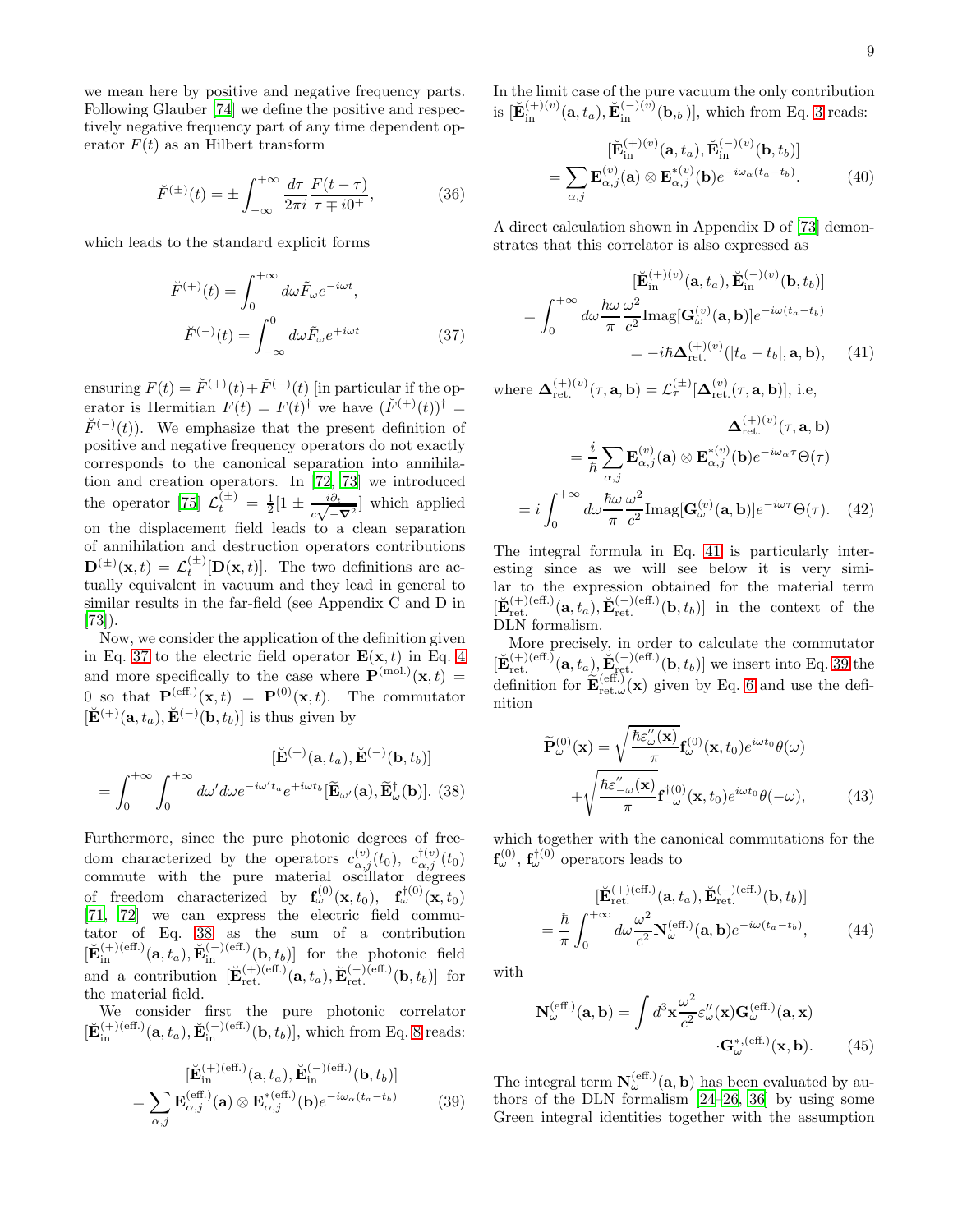that the permittivity  $\varepsilon_{\omega}^{(\text{bulk})}$  at spatial infinity corresponds to an absorbing media (we remind that this is a key issue in DLN formalism). For the present purpose this assumption is not justified, and we will for generality relax this condition in order to allow the configuration  $\varepsilon_{\omega}^{(\text{bulk})} = 1$ . The details of the calculations based on the dyadic-dyadic Green theorem are given in Appendix A and we get after some manipulations

<span id="page-9-0"></span>
$$
\text{Imag}[\mathbf{G}_{\omega}^{(\text{eff.})}(\mathbf{a}, \mathbf{b})] - \oint_{\Sigma_{\infty}} dS \mathbf{F}_{\omega}^{(\text{eff.})}(\mathbf{x}, \mathbf{a}, \mathbf{b})
$$

$$
= \int_{V_{\infty}} d^{3} \mathbf{x} \frac{\omega^{2}}{c^{2}} \varepsilon_{\omega}^{"}(\mathbf{x}) \mathbf{G}_{\omega}^{(\text{eff.})}(\mathbf{a}, \mathbf{x}) \cdot \mathbf{G}_{\omega}^{*, (\text{eff.})}(\mathbf{x}, \mathbf{b}), \tag{46}
$$

where  $V_{\infty}$  is the total volume of the problem (rigorously speaking it can not be bigger than the Born von Karman quantization volume  $V_{BK} \rightarrow +\infty$  and where the surface integral term over the surrounding boundary  $\Sigma_{\infty} = \partial V_{\infty}$ is given in Appendix A (see Eq. [A5\)](#page-13-0). In the DLN approach the surface term vanishes exponentially with the typical radius  $R$  of the surrounding surface. However, here the system is more general and in our Hamiltonian description we are interested in problems where we have vaccum at spatial infinity. Therefore, we should keep this surface term.

By keeping the surface contribution in Eq. [46](#page-9-0) we can rewrite Eq. [44](#page-8-4) as:

$$
[\breve{\mathbf{E}}_{\text{ret.}}^{(+)(\text{eff.})}(\mathbf{a}, t_a), \breve{\mathbf{E}}_{\text{ret.}}^{(-)(\text{eff.})}(\mathbf{b}, t_b)]
$$

$$
= \frac{\hbar}{\pi} \int_0^{+\infty} d\omega \frac{\omega^2}{c^2} \text{Imag}[\mathbf{G}_{\omega}^{(\text{eff.})}(\mathbf{a}, \mathbf{b})] e^{-i\omega(t_a - t_b)}
$$

$$
-\frac{\hbar}{\pi} \int_0^{+\infty} d\omega \frac{\omega^2}{c^2} \oint_{\Sigma_{\infty}} dS \mathbf{F}_{\omega}^{(\text{eff.})}(\mathbf{x}, \mathbf{a}, \mathbf{b}) e^{-i\omega(t_a - t_b)}. (47)
$$

In particular if like in the DLN approach the surface term cancels we have

<span id="page-9-1"></span>
$$
[\breve{\mathbf{E}}_{\text{ret.}}^{(+)(\text{eff.})}(\mathbf{a}, t_a), \breve{\mathbf{E}}_{\text{ret.}}^{(-)(\text{eff.})}(\mathbf{b}, t_b)]
$$

$$
= \frac{\hbar}{\pi} \int_0^{+\infty} d\omega \frac{\omega^2}{c^2} \text{Imag}[\mathbf{G}_{\omega}^{(\text{eff.})}(\mathbf{a}, \mathbf{b})] e^{-i\omega(t_a - t_b)}.
$$
(48)

We see that Eq. [48](#page-9-1) is very similar to the pure photonic result for vacuum as given by Eq. [41.](#page-8-2) Furthermore, Eq. [48](#page-9-1) associated with fluctuating currents apparently reduces to Eq. [41,](#page-8-2) i.e., to the result obtained with the pure photon fluctuations, when the local permittivity  $\varepsilon_{\omega}(\mathbf{x})$  reduces everywhere to  $1 + i0^{+}$ . For this reason it is often claimed that the standard DLN formalism without photon fields contains as the limit case the vacuum QED regime. This is interesting and a bit paradoxical since different origins for fluctuations actually seems to imply an identical result. The problem is that if the medium is such that  $\varepsilon_{\omega}(\mathbf{x}) \rightarrow 1 + i0^+$ then the surface integral in Eq. [46](#page-9-0) does not cancel anymore. Indeed, since  $\varepsilon''_{\omega}(\mathbf{x}) \to 0^+$  we have  $\mathbf{N}_{\omega}^{(\text{eff.})}(\mathbf{a}, \mathbf{b}) =$ 

 $\text{Imag}[\mathbf{G}_{\omega}^{(\text{eff.})}(\mathbf{a},\mathbf{b})]-\oint_{\Sigma_{\infty}}dS\mathbf{F}_{\omega}^{(\text{eff.})}(\mathbf{x},\mathbf{a},\mathbf{b})=0$  which in turns implies  $[\check{\mathbf{E}}_{\text{ret.}}^{(+)(\text{eff.})}(\mathbf{a}, t_a), \check{\mathbf{E}}_{\text{ret.}}^{(-)(\text{eff.})}(\mathbf{b}, t_b)] = 0.$ 

Therefore, this means that in the vacuum all contributions of the dipole distribution  $\widetilde{\mathbf{P}}_{\omega}^{(0)}$  vanish and the commutator reduces to Eq. [41](#page-8-2) which includes only contributions of the free space photon modes as it should be. In other words, the passage from Eq. [44](#page-8-4) to Eq. [48](#page-9-1) is forbidden in vacuum and there is apparently a contradiction with the standard DLN deduction. However, the problem is solved in the QED framework if we remember (see Eq. [11\)](#page-3-3) that in the derivation of the usual DLN approach the term  $[\mathbf{\breve{E}}_{\text{in}}^{(+)(\text{eff.})}(\mathbf{a}, t_a), \mathbf{\breve{E}}_{\text{in}}^{(-)(\text{eff.})}(\mathbf{b}, t_b)]$  in Eq. [39](#page-8-3) cancels since all free modes are infinitely damped by the presence of the residual bulk permittivity [\[72\]](#page-16-3) (see Sec. II B). Hence, it is actually the total field commutator  $[\check{\mathbf{E}}^{(+)}(\mathbf{a},t_a), \check{\mathbf{E}}^{(-)}(\mathbf{b},t_b)]$  that should be written in Eq. [48](#page-9-1) for the DLN approach:

<span id="page-9-2"></span>
$$
[\mathbf{\breve{E}}^{(+)}(\mathbf{a},t_a), \mathbf{\breve{E}}^{(-)}(\mathbf{b},t_b)]
$$

$$
= \frac{\hbar}{\pi} \int_0^{+\infty} d\omega \frac{\omega^2}{c^2} \text{Imag}[\mathbf{G}_{\omega}^{(\text{eff.})}(\mathbf{a}, \mathbf{b})] e^{-i\omega(t_a - t_b)}.
$$
(49)

This discussion shows that at least in the limit  $\varepsilon_{\omega}(\mathbf{x}) \rightarrow 1 + i0^{+}$  both formalisms lead to the same result if we accept to reintroduce the term  $[\check{\mathbf{E}}_{\text{in}}^{(+)(\text{eff.})}(\mathbf{a},t_a), \check{\mathbf{E}}_{\text{in}}^{(-)(\text{eff.})}(\mathbf{b},t_b)]$  which was canceled in the standard DLN approach. Mathematically speaking, we have here two ways of taking the limit. Either i) we took first the limit  $\varepsilon_{\omega}(\mathbf{x}) \to 1 + i0^+$  and then afterward we impose  $V \to V_{\infty}$  or ii) we first fix  $\varepsilon_{\omega}(\mathbf{x})$  then use the geometrical limit  $V \to V_{\infty}$  and finally impose  $\varepsilon_{\omega}(\mathbf{x}) \to 1 + i0^+$ . The choice i) leads to an interpretation in term of photon vacuum  $[\check{\mathbf{E}}_{\text{in}}^{(+)(v)}(\mathbf{a}, t_a), \check{\mathbf{E}}_{\text{in}}^{(-)(v)}(\mathbf{b}, t_b)]$ while ii) implies an interpretation in term of material fluctuations (see Eq. [49\)](#page-9-2) i.e., with the idea that the reaction of the bulk medium cancels the field  $\check{\mathbf{E}}_{\text{in}}^{(+)(\text{eff.})}(\mathbf{x},t)$ . Both limiting sequences are thus rigorously equivalent in QED-QNP based on an Hamiltonian treatment.

However, the fundamental question is still to know if Eq. [49](#page-9-2) obtained within the standard DLN model is general and can apply to the case considered in Fig. 1(B) where an inhomogeneous system of local permittivity  $\varepsilon_{\omega}(\mathbf{x})$  is surrounded by vacuum. If we return to the difference of structure between the DLN and the usual Huttner Barnett approach (compare Secs. II A and II B) we have apparently some reasons to doubt of the generality of Eq. [49.](#page-9-2) Indeed, following the Hamiltonian description summarized in Sec. II A [\[71](#page-16-1)[–73](#page-16-2)] the QED formalism require both photonic and material degrees of freedom on an equal footing. Therefore, from QED one expects that the total field commutator  $[\breve{\mathbf{E}}^{(+)}(\mathbf{a}, t_a), \breve{\mathbf{E}}^{(-)}(\dot{\mathbf{b}}, t_b)]$  necessarily includes both Eq. [39](#page-8-3) for the photon scattered in the environment and Eq. [44](#page-8-4) for the dipole distribution  $\widetilde{\mathbf{P}}_{\omega}^{(0)}(\mathbf{x})$  inside the medium.

Moreover, in agreement with the equivalence theorem obtained in Sec. III, the pure photon field can always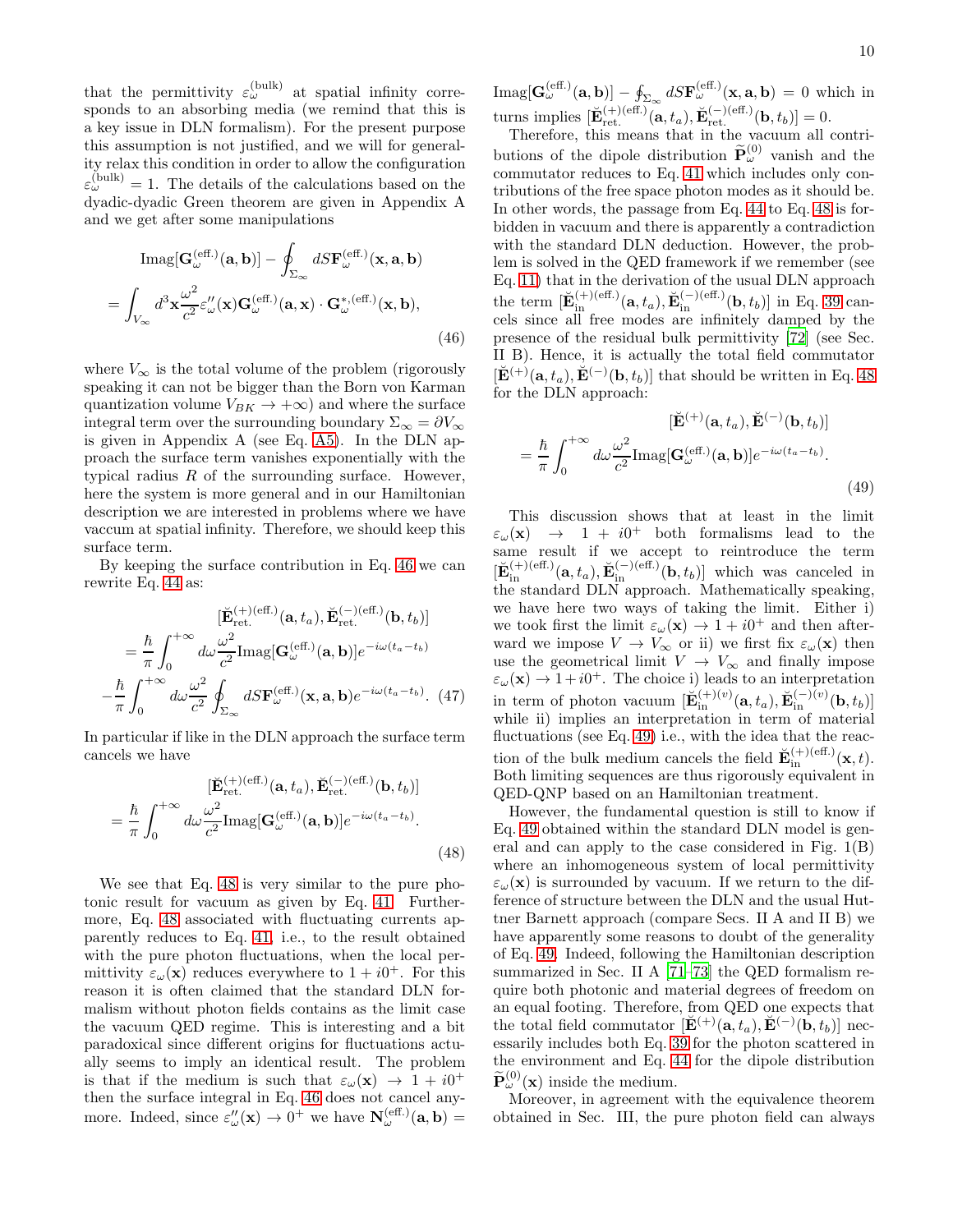be mimicked using a dipole distribution  $\widetilde{\mathbf{P}}_{\omega}^{(0)}(\mathbf{x})$  located in the far field of the system of interest (i.e. beyond the surface  $\Sigma_2$ ). In this alternative description the field  $\widetilde{\mathbf{E}}_{\textrm{in},\omega}^{(\textrm{eff.,1+2})}(\mathbf{x})\rightarrow 0$  due to the presence of the surrounding absorbing medium of permittivity  $\varepsilon_{\omega}^{(1)}(\mathbf{x})$ . We introduce instead a new field component  $\widetilde{\mathbf{E}}_{\textrm{in},\omega}^{(\textrm{eff.,1+2,'})}(\mathbf{x})$  (see Eq. [25\)](#page-5-3) which is formally equivalent for all practical needs to the scattered photon field  $\widetilde{\mathbf{E}}_{\textrm{in},\omega}^{(\textrm{eff.},3)}(\mathbf{x}) \to 0$  (see Eq. [27\)](#page-5-4).

Therefore, we have now two equivalent ways to write the commutator  $[\check{\mathbf{E}}^{(+)}(\mathbf{a},t_a), \check{\mathbf{E}}^{(-)}(\mathbf{b},t_b)].$  In the first approach considered previously we have

<span id="page-10-0"></span>
$$
[\mathbf{\breve{E}}^{(+)}(\mathbf{a},t_a), \mathbf{\breve{E}}^{(-)}(\mathbf{b},t_b)]
$$
  
=  $\sum_{\alpha,j} \mathbf{E}_{\alpha,j}^{(\text{eff.,3})}(\mathbf{a}) \otimes \mathbf{E}_{\alpha,j}^{*(\text{eff.,3})}(\mathbf{b}) e^{-i\omega_{\alpha}(t_a-t_b)}$   
+  $\frac{\hbar}{\pi} \int_0^{+\infty} d\omega \frac{\omega^2}{c^2} \mathbf{N}_{\omega}^{(\text{eff.,3})}(\mathbf{a},\mathbf{b}) e^{-i\omega(t_a-t_b)},$  (50)

with

$$
\mathbf{N}_{\omega}^{(\text{eff.,3})}(\mathbf{a}, \mathbf{b}) = \int_{V_2} d^3 \mathbf{x} \frac{\omega^2}{c^2} \varepsilon_{\omega}^{",(3)}(\mathbf{x}) \mathbf{G}_{\omega}^{(\text{eff.})}(\mathbf{a}, \mathbf{x})
$$

$$
\cdot \mathbf{G}_{\omega}^{*,(\text{eff.})}(\mathbf{x}, \mathbf{b}). \quad (51)
$$

Here the label 3 is to remind that the considered medium is located in the volume  $V_2$  which is here surrounded by vacuum like in Fig.  $1(A)$ .

In the second approach using effective photons we write instead

<span id="page-10-1"></span>
$$
[\breve{\mathbf{E}}^{(+)}(\mathbf{a},t_a), \breve{\mathbf{E}}^{(-)}(\mathbf{b},t_b)]
$$
  
\n
$$
= \frac{\hbar}{\pi} \int_0^{+\infty} d\omega \frac{\omega^2}{c^2} \mathbf{N}_{\omega}^{(\text{eff.,3,'})}(\mathbf{a},\mathbf{b}) e^{-i\omega(t_a-t_b)}
$$
  
\n
$$
+ \frac{\hbar}{\pi} \int_0^{+\infty} d\omega \frac{\omega^2}{c^2} \mathbf{N}_{\omega}^{(\text{eff.,3})}(\mathbf{a},\mathbf{b}) e^{-i\omega(t_a-t_b)}, \qquad (52)
$$

with

$$
\mathbf{N}_{\omega}^{(\text{eff.,3,'})}(\mathbf{a},\mathbf{b}) = \int_{V_1 - V_2} d^3 \mathbf{x} \frac{\omega^2}{c^2} \varepsilon_{\omega}^{",(1)}(\mathbf{x}) \mathbf{G}_{\omega}^{(\text{eff.})}(\mathbf{a}, \mathbf{x})
$$

$$
\mathbf{G}_{\omega}^{*,(\text{eff.})}(\mathbf{x}, \mathbf{b}), (53)
$$

where the integral is done over the spatial region  $V_1 - V_2$ . We do not have here to introduce a term<br>  $\sum_{\alpha,j} \mathbf{E}_{\alpha,j}^{(\text{eff.,1+2})}(\mathbf{a}) \otimes \mathbf{E}_{\alpha,j}^{*(\text{eff.,1+2})}(\mathbf{b}) e^{-i\omega_\alpha (t_a - t_b)}$  since for  $\mathbf{a}, \mathbf{b} \in V_2$  (i.e., far away from  $\Sigma_2$ ) we have  $\mathbf{E}_{\alpha,j}^{(\text{eff.,1+2})} \approx 0$ . Additionally, in this second but equivalent description we have (i.e. for the same points  $\mathbf{a}, \mathbf{b} \in V_2$  as previously) the identity

$$
\frac{\hbar}{\pi} \int_0^{+\infty} d\omega \frac{\omega^2}{c^2} \mathbf{N}_{\omega}^{(\text{eff.,3,'})}(\mathbf{a}, \mathbf{b}) e^{-i\omega(t_a - t_b)} \n:= \sum_{\alpha,j} \mathbf{E}_{\alpha,j}^{(\text{eff.,3})}(\mathbf{a}) \otimes \mathbf{E}_{\alpha,j}^{*(\text{eff.,3})}(\mathbf{b}) e^{-i\omega_{\alpha}(t_a - t_b)}, \quad (54)
$$

which means that the pure photon field commutator of Eq. [50](#page-10-0) is now completely described by a fluctuating current term over the volume  $V_1 - V_2$  in agreement with

results given in Sec. III.

Now we do not have to calculate the various complicated terms present in Eq. [50](#page-10-0) (which includes both photon and matter contributions) or equivalently in Eq. [52](#page-10-1) (which splits the material contribution into two parts). Indeed, what is relevant is not  $N_{\omega}^{(eff.,3,')}(a,b)$  or  $\mathbf{N}_{\omega}^{(\textrm{eff.},3)}(\mathbf{a},\mathbf{b})$  but their sum, which reads

<span id="page-10-2"></span>
$$
\mathbf{N}_{\omega}^{(\text{eff.},1+2)}(\mathbf{a},\mathbf{b}) = \int_{V_1} d^3 \mathbf{x} \frac{\omega^2}{c^2} \varepsilon_{\omega}^{",(1+2)}(\mathbf{x}) \mathbf{G}_{\omega}^{(\text{eff.})}(\mathbf{a},\mathbf{x})
$$

$$
\cdot \mathbf{G}_{\omega}^{*,(\text{eff.})}(\mathbf{x},\mathbf{b}).(55)
$$

However, from Eq. [46](#page-9-0) we see that Eq. [55](#page-10-2) can be evaluated if we can compute the surface integral  $\oint_{\Sigma_{\infty}} dS \mathbf{F}_{\omega}^{(\text{eff.,1+2})}(\mathbf{x}, \mathbf{a}, \mathbf{b}),$  where the surface  $\Sigma_{\infty}$  surrounds  $V_1$ . As shown in Appendix A this integral relies on the knowledge of the Green tensor  $\mathbf{G}_{\omega}^{(\textrm{eff.,1+2})}(\mathbf{x},\mathbf{a})$ and  $\mathbf{G}_{\omega}^{(\text{eff.,1+2})}(\mathbf{x},\mathbf{b})$  for any points x on the surface  $\Sigma_{\infty}$ and for  $\mathbf{a}, \mathbf{b} \in V_2$ . This Green tensor must however cancel since the absorbing media of permittivity  $\varepsilon_{\omega}^{(1)}(\mathbf{x})$  kills any outward propagation at infinity (i.e., like in the standard DLN approach). Therefore, we finally have from the properties of the Green tensor

<span id="page-10-3"></span>
$$
[\breve{\mathbf{E}}^{(+)}(\mathbf{a},t_a), \breve{\mathbf{E}}^{(-)}(\mathbf{b},t_b)]
$$

$$
= \frac{\hbar}{\pi} \int_0^{+\infty} d\omega \frac{\omega^2}{c^2} \text{Imag}[\mathbf{G}^{(\text{eff.},3)}_{\omega}(\mathbf{a},\mathbf{b})] e^{-i\omega(t_a-t_b)},
$$
(56)

which is equivalent to Eq. [49](#page-9-2) for the points  $a, b \in V_2$ considered (and only for those points).

To conclude this calculation we showed that the new DLN description including effective photons leads for points  $a, b \in V_2$  far apart from the boundary  $\Sigma_2$ to results similar to those obtained previously within the standard DLN approach. Since this new DLN description is equivalent in practice to the generalized Huttner-Barnett framework used in Sec. II A, and which includes pure photons, we have here a complete QED framework which will for all practical needs be identical to the former DLN description, but will at once preserve time symmetry and unitarity.

#### B. Some important consequences: spontaneous emission, fluctuations and Casimir forces

The deductions obtained in the present work will have an impact in many fields of QED and QNP involving fluctuational radiations and sources and this for practical calculations and physical interpretations. This is the case for example when we consider spontaneous emission by a dipolar quantum emitter such as a two-level system located near a nano-antenna. We showed in [\[73](#page-16-2)] using the Wigner-Weisskopf approach and the generalized Huttner-Barnett formalism [\[71](#page-16-1), [72\]](#page-16-3) how the spontaneous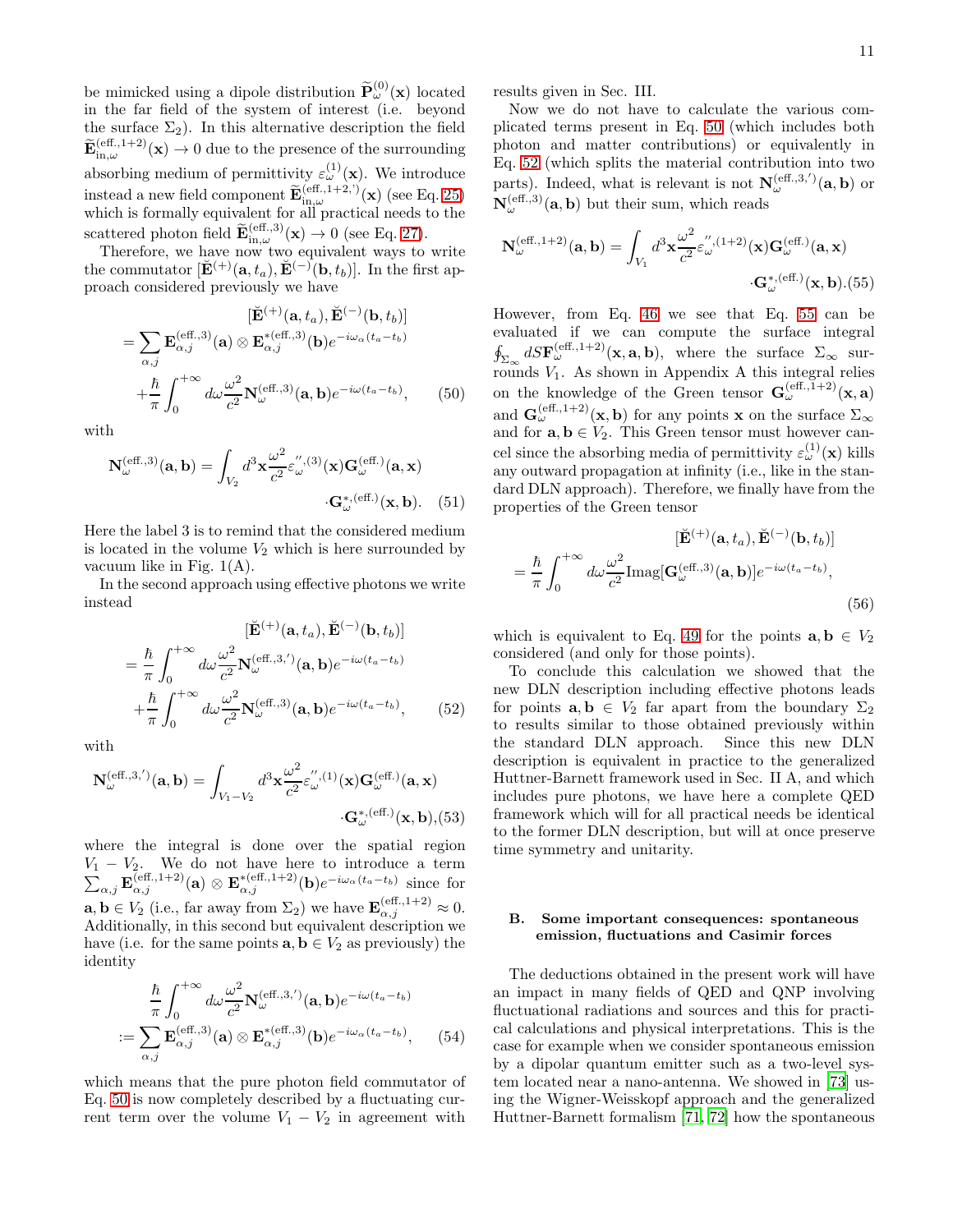emission rate  $\Gamma$  and the local density of states (LDOS)  $\rho_{LDOS}(\mathbf{x}_0)$  change with the environment and the position  $x_0$  of the dipole source. We have in agreement with the literature [\[2\]](#page-15-1):

$$
\Gamma = \frac{\pi}{3} \frac{\omega_0}{\hbar} |\boldsymbol{\mu}_{1,2}|^2 \rho_{LDOS}(\mathbf{x}_0),\tag{57}
$$

and

<span id="page-11-0"></span>
$$
\rho_{LDOS}(\mathbf{x}_0) = \frac{6\omega_0}{\pi c^2} \text{Im}[\hat{\mathbf{n}}^* \cdot \mathbf{G}_{\omega}^{(\text{eff.})}(\mathbf{x}_0, \mathbf{x}_0, \omega_0 + i0^+) \cdot \hat{\mathbf{n}} \tag{58}
$$

with  $\mu_{1,2} = |\mu_{1,2}| \hat{\mathbf{n}}$  the transition dipole amplitude and  $\omega_0$  the transition pulsation. This results was obtained using the full Hamiltonian including both photonic and material oscillator contributions. Still, what is remarkable is that it is rigorously identical to the result obtained in classical or semi-classical electrodynamics involving a self interaction field but not zero-point field (zpf) or vacuum fluctuations [\[2](#page-15-1)]. Indeed, Eq. [58](#page-11-0) depends on the Green tensor calculated at the position of the source  $x_0$ , a fact that is reminiscent of the self interaction and field associated with the oscillating dipole. This result is naturally obtained in the standard DLN approach [\[29,](#page-15-31) [40](#page-15-32)] and therefore constitutes another illustration of the powerfulness of the DLN methodology (see refs.[\[37](#page-15-16)[–45\]](#page-15-17) for more on this topics in connection with Bloch equations and the DLN formalism).

Moreover, in the present article we showed how to give a clean foundation to the DLN approach by including dipolar sources located far away from the dipole  $\mu_{1,2}$  and its local environment and acting effectively as the pure photon field required in the generalized Huttner-Barnett formalism [\[71](#page-16-1), [72\]](#page-16-3) (see also [\[17\]](#page-15-33)). It is not difficult to redo the calculation of [\[73](#page-16-2)] with this new method (i.e. without the 'real' photon field  $\widetilde{\mathbf{E}}_{\textrm{in},\omega}^{(\textrm{eff.,1+2})}(\mathbf{x}) \to 0$  but instead by including the effective photon field  $\widetilde{\mathbf{E}}_{\textrm{in},\omega}^{(\textrm{eff.,1+2,'})}(\mathbf{x})$  of dipolar origin) and then to recover Eq. [58.](#page-11-0) This will thus be in complete agreement with the DLN philosophy, which involves only the Green tensor as a fundamental propagative field and the operator  $\mathbf{f}_{\omega}^{(0)}(\mathbf{x},t_0)$ ,  $\mathbf{f}_{\omega}^{\dagger(0)}(\mathbf{x},t_0)$  as potential sources of quantum noise.

The fundamental commutator Eq. [56](#page-10-3) plays also a key role for the calculation of fluctuations and correlations [\[33\]](#page-15-30) at different spatial positions and for evaluation of Casimir and thermal forces [\[46](#page-15-18)[–50](#page-15-19)]. Here, within the new DLN formalism the calculations will become more transparent.

Consider as an illustration that the full quantum system (i.e. including pure photonic and material degrees of freedom) is in thermal equilibrium at the temperature T. We first observe that since in the region  $V_2$  of Fig. 2 the pure photon field  $\widetilde{\mathbf{E}}_{\text{in},\omega}^{(\text{eff.,1+2})}(\mathbf{x}) \to 0$  is absorbed and irrelevant it is only necessary to consider the role of material fluctuations on the Planck formula. More precisely, in agreement with the DLN formalism the Planck spectrum for the material fluctuating dipoles  $\widetilde{\mathbf{P}}_{\omega}^{(0)}(\mathbf{x})$  leads

by definition to [\[33](#page-15-30)]:

<span id="page-11-1"></span>
$$
\langle \mathbf{f}_{\omega}^{\dagger(0)}(\mathbf{x},t) \otimes \mathbf{f}_{\omega'}^{(0)}(\mathbf{x}',t) \rangle_{\text{ther.}} = \frac{\delta(\omega - \omega') \delta^3(\mathbf{x} - \mathbf{x}') \mathbf{I}}{e^{\frac{\hbar \omega}{k_B T}} - 1} (59)
$$

(where the quantum average  $\langle ... \rangle$ <sub>ther.</sub> is taken over the Planck distribution) and thus from the canonical commutation [\[71\]](#page-16-1) relation to

<span id="page-11-2"></span>
$$
\langle \mathbf{f}_{\omega}^{(0)}(\mathbf{x},t) \otimes \mathbf{f}_{\omega'}^{\dagger(0)}(\mathbf{x}',t) \rangle_{\text{ther.}} = \frac{\delta(\omega - \omega')\delta^3(\mathbf{x} - \mathbf{x}')\mathbf{I}}{1 - e^{-\frac{\hbar\omega}{k_B T}}} (60)
$$

where we used  $\frac{1}{e^{\frac{k\omega T}{k_BT}-1}}$  $+1 = \frac{1}{1}$  $\frac{1}{1-e^{-\frac{\hbar\omega}{k_BT}}}$  with  $k_B$  the Boltzmann constant. Now, from Eqs. [59,](#page-11-1) [60](#page-11-2) and by using relations similar to Eq. [56](#page-10-3) for the field correlator we get immediately

<span id="page-11-3"></span>
$$
\langle \check{\mathbf{E}}^{(-)}(\mathbf{a}, t_a) \otimes \check{\mathbf{E}}^{(+)}(\mathbf{b}, t_b) \rangle_{\text{ther.}} \n= \frac{\hbar}{\pi} \int_0^{+\infty} d\omega \frac{\omega^2}{c^2} \frac{\text{Imag}[\mathbf{G}_{\omega}^{(\text{eff.,3})}(\mathbf{a}, \mathbf{b})]}{e^{\frac{\hbar \omega}{k_B T}} - 1} e^{-i\omega(t_a - t_b)},
$$
\n(61)

and

<span id="page-11-4"></span>
$$
\langle \breve{\mathbf{E}}^{(+)}(\mathbf{a}, t_a) \otimes \breve{\mathbf{E}}^{(-)}(\mathbf{b}, t_b) \rangle_{\text{ther.}} \n= \frac{\hbar}{\pi} \int_0^{+\infty} d\omega \frac{\omega^2}{c^2} \frac{\text{Imag}[\mathbf{G}_{\omega}^{(\text{eff.,3})}(\mathbf{a}, \mathbf{b})]}{1 - e^{-\frac{\hbar \omega}{k_B T}}} e^{-i\omega(t_a - t_b)}.
$$
\n(62)

This leads to the total field correlator  $\langle \mathbf{E}(\mathbf{a}, t_a) \otimes$  $\mathbf{E}(\mathbf{b}, t_b)$ <sub>ther.</sub> sum of Eq. [61](#page-11-3) and Eq. [62:](#page-11-4)

$$
\langle \mathbf{E}(\mathbf{a}, t_a) \otimes \mathbf{E}(\mathbf{b}, t_b) \rangle_{\text{ther.}} = \frac{\hbar}{\pi} \int_0^{+\infty} d\omega \frac{\omega^2}{c^2} \text{Imag}[\mathbf{G}_{\omega}^{(\text{eff.,3})}(\mathbf{a}, \mathbf{b})] \text{coth}(\frac{\hbar \omega}{2k_B T}),
$$
(63)

where we used  $\frac{2}{e^{\frac{\hbar\omega}{k_BT}}-1}$  $+ 1 = \frac{1}{1}$  $\frac{1}{1-e^{-\frac{\hbar\omega}{k_BT}}}+\frac{1}{e^{\frac{\hbar\omega}{k_BT}}}$  $e^{\frac{\hbar\omega}{k_BT}}-1$ =  $\coth(\frac{\hbar\omega}{2k_BT})$ . This is a purely quantum formulation of the fluctuation dissipation theorem agreeing with both the standard DLN approach and the much older phenomenological noise formulation proposed by Rytov and Lifshitz [\[2,](#page-15-1) [53](#page-15-22)[–56\]](#page-15-23) (i.e., extensively used in the recent years in the field of 'fluctuational electrodynamics' for interpreting Casimir and thermal forces at the nanoscale [\[2](#page-15-1), [58](#page-15-25)[–63](#page-15-26)]). Importantly, this result reduces to  $-i\hbar\Delta_{\rm ret}^{(+)(v)}(|t_a-t_b|, \mathbf{a}, \mathbf{b})$  in the vacuum case and has an usual interpretation as the retarded field propagator [\[76\]](#page-16-6).

Now, in the new DLN formulation we can compute the fluctuational force acting on a body and resulting from the thermal bath considered before. For this we use the standard dipolar force formula derived in [\[2](#page-15-1), [71\]](#page-16-1) and which reads

$$
\langle \mathbf{F}(t) \rangle = \int_{\delta V} d^3 \mathbf{x} \sum_i \langle P_i(\mathbf{x}, t) \mathbf{\nabla} E_i(\mathbf{x}, t) \rangle, \qquad (64)
$$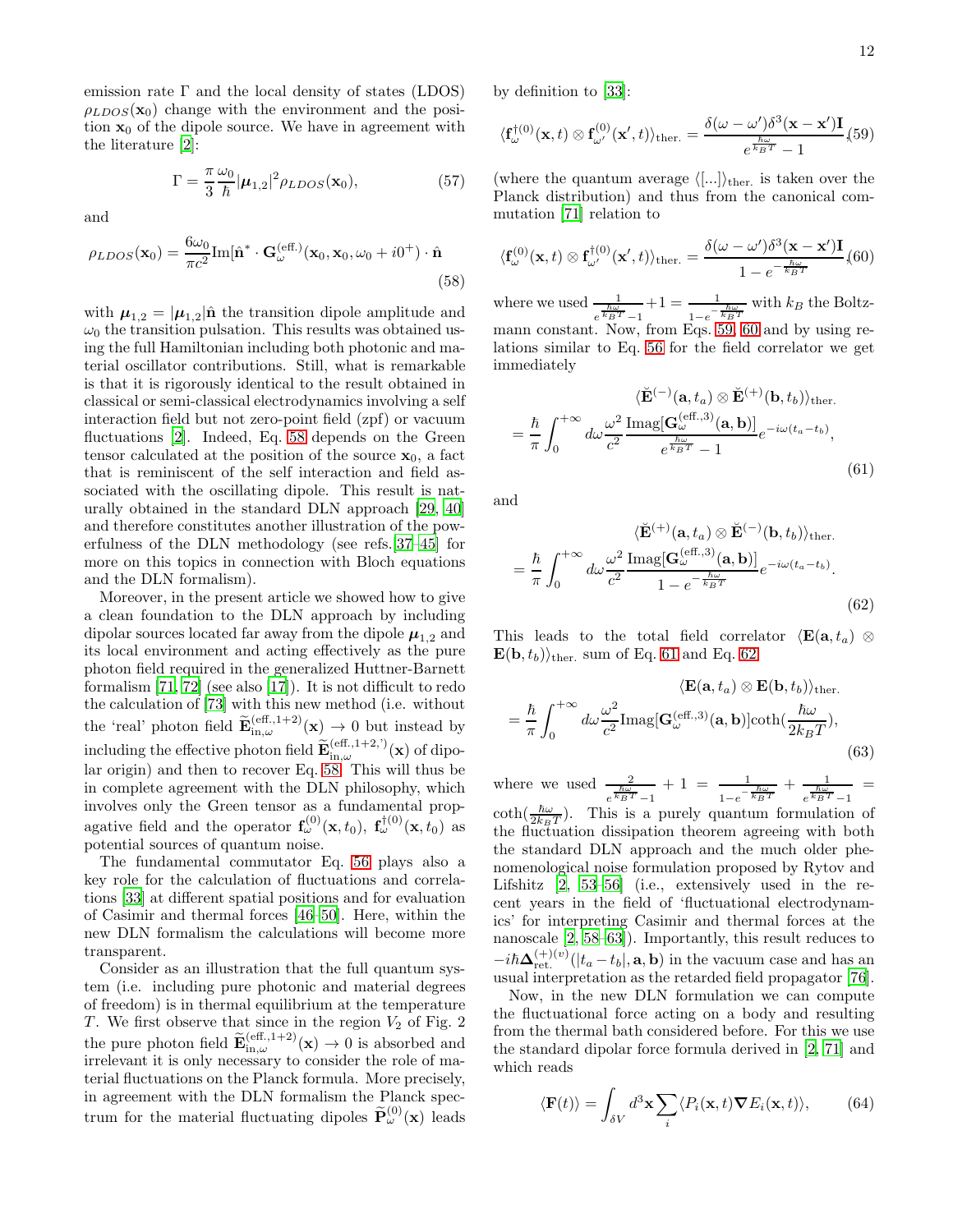with  $P_i(\mathbf{x}, t)$  the i<sup>th</sup> component  $(i = 1, 2, 3)$  of the total dipole density distribution in the body of volume  $\delta V \ll V_2$  and  $E_i(\mathbf{x}, t)$  is the total electric field operator acting upon this dipole distribution. We remind that this expression for the force is rigorously valid only in the quasi-static limit when the role of motion and magnetic field can be neglected [\[2,](#page-15-1) [71\]](#page-16-1). In the case of the thermal distribution considered previously we get after some calculations summarized in Appendix B the total thermal-Casimir static force acting upon the body:

<span id="page-12-0"></span>
$$
\langle \mathbf{F} \rangle_{\text{ther.}} = \int_{\delta V} d^3 \mathbf{x} \frac{\hbar}{\pi} \int_0^{+\infty} d\omega \frac{\omega^2}{c^2} \text{coth}(\frac{\hbar \omega}{2k_B T})
$$

$$
\cdot \text{Imag}[(\varepsilon_{\omega}^{(3)}(\mathbf{x}) - 1)\nabla_1 \text{Tr}[\mathbf{G}_{\omega}^{(\text{eff.,3})}(\mathbf{x}, \mathbf{x})]]
$$

$$
= \int_{\delta V} d^3 \mathbf{x} \frac{\hbar}{\pi} \int_{-\infty}^{+\infty} d\omega \frac{\omega^2}{c^2} \frac{\text{Imag}[(\varepsilon_{\omega}^{(3)}(\mathbf{x}) - 1)}{1 - e^{-\frac{\hbar \omega}{k_B T}}}
$$

$$
\cdot \nabla_1 \text{Tr}[\mathbf{G}_{\omega}^{(\text{eff.,3})}(\mathbf{x}, \mathbf{x})]] \qquad (65)
$$

where  $Tr[...]$  is the trace operator and  $\nabla_1$  is a gradient operator acting only on the left x variable in  $\mathbf{G}_{\omega}^{(\textrm{eff.},3)}(\mathbf{x},\mathbf{x}).$ 

Remarkably, this formula is rigorously identical to the expression obtained in the 'fluctuational electrodynamical' framework [\[2,](#page-15-1) [58](#page-15-25)[–63](#page-15-26)]. Here it is obtained within the new DLN formalism which includes effective photons and which is equivalent (as we showed in Sec. III) to the generalized Huttner-Barnett formalism developed in [\[71](#page-16-1)[–73\]](#page-16-2).

Moreover, this is crucial here concerning the debate about the physical origin of the Casimir force [\[56\]](#page-15-23). Indeed, in the generalized Huttner-Barnett formalism we have pure photonic and dipolar fluctuations at work. Both are mandatory in this Hamiltonian approach for interpreting the Casimir force and at the same time in order to respect the complete unitarity and time symmetry of the Hamiltonian dynamics. However, from the equivalence theorem demonstrated in the present work we now have the possibility to interpret the Casimir force only as resulting of dipole fluctuations. But, in order to do that, we have not only have to include dipoles located in the material body considered (here of volume  $\delta V$  in Eq. [65\)](#page-12-0) but also dipoles located in the far-field (i.e. in the region  $V_1-V_2$ ) and emitting a field acting as effective photons. However, like for the LDOS formula in Eq. [58](#page-11-0) the results in Eq. [65](#page-12-0) only depends on local properties in the region of the body (i.e.  $\delta V$ ). Therefore, at the end everything is identical to the result obtained within the old DLN formalism without the pure photon field (see Fig. 1(B)) and without effective photon field (compare with Fig. 2). As we reminded before the DLN approach has an old history and was already used by Lifshitz and Rytov in order to justify the Casimir force formula [\[53](#page-15-22)– [55\]](#page-15-28) and later it was naturally used in the quantized version of the DLN [\[46](#page-15-18)[–50\]](#page-15-19). The standard DLN approach apparently differs strongly in essence from the so-called scattering approach [\[77](#page-16-7)[–79](#page-16-8)] that considers the radiation pressure exerted by scattered optical modes on the ma-

terial system. The scattering approach considers therefore only pure photon modes, i.e. the role of zpf for light, and was originally developed for lossless and consequently noncausal dielectric systems. It is possible to extend the scattering formalism by including some additional propagation channels for the photons acting as attenuators [\[3](#page-15-2), [80](#page-16-9)[–83\]](#page-16-10), which leads to a causal discussion of the Casimir force in agreement with Kramers-Kronig formula [\[84](#page-16-11)[–87\]](#page-16-12). Moreover, the scattering formalism with the supplementary hidden optical modes acting as attenuators is not so different from the Hamiltonian Huttner-Barnett formalism [\[14](#page-15-8)[–20,](#page-15-9) [71](#page-16-1)[–73](#page-16-2)] which attributes the origin of loss and dispersion to the coupling of photons to a bath of material harmonic oscillators. Therefore, ultimately all theories are expected to give the same results, e.g., for Casimir and thermal forces calculations. However, in the present work we showed that the DLN approach should be properly generalized by including dipolar sources in the far-field acting as effective photons. With such modeling of the effective photon field we have demonstrated the equivalence with the generalized Huttner-Barnett approach for inhomogeneous media. Subsequently, we should also have equivalence with the scattering approach if properly generalized (this is however going beyond the present work).

# V. SUMMARY AND PERSPECTIVES

To summarize: in this work we compared different theoretical approaches for analyzing QNP and QED in complex inhomogeneous dielectric systems. We started (see Sec. II A) with the generalized Huttner-Barnett Hamiltonian formulation developed in [\[71](#page-16-1)[–73\]](#page-16-2) which extends to the inhomogeneous medium case the works done in [\[14](#page-15-8)– [20](#page-15-9)] for homogeneous dielectrics. We compared this approach with the DLN method (see Sec. II B) developed by Gruner and Welsch [\[24–](#page-15-12)[26\]](#page-15-13), and which extends the fluctuational electrodynamics developed by Lifshitz, Rytov and others [\[53](#page-15-22)[–56](#page-15-23), [58](#page-15-25)[–63](#page-15-26)]. In the Huttner-Barnett formalism the quantized description requires in general a pure photon field  $\mathbf{E}_{\text{in}}^{(\text{eff.})}(\mathbf{x}, t)$  corresponding to vacuum photon modes scattered by the complex dielectric environment. We should also include in this formalism a retarded source electric field  $\mathbf{E}_{\text{ret.}}^{(\text{eff.})}(\mathbf{x},t)$  emitted by the dipole distribution  $\mathbf{P}^{(eff.)}(\mathbf{x}', t')$  sum of the molecular dipole distribution  $\mathbf{P}^{(mol.)}(\mathbf{x}', t')$  located in the environment and the dielectric dipole distribution  $\mathbf{P}^{(0)}(\mathbf{x}',t')$ associated with the material degrees of freedom in the dielectric system itself. In the DLN approach the pure photon field is missing since it is absorbed by a residual bulk permittivity killing all scattered photon modes coming from infinity. Due to the strong differences between the Huttner Barnett and the DLN methods it was not however clear how to compare the calculations. Since the DLN approach is widely used this is an important issue for QNP.

In Sec. III we showed how to construct an effective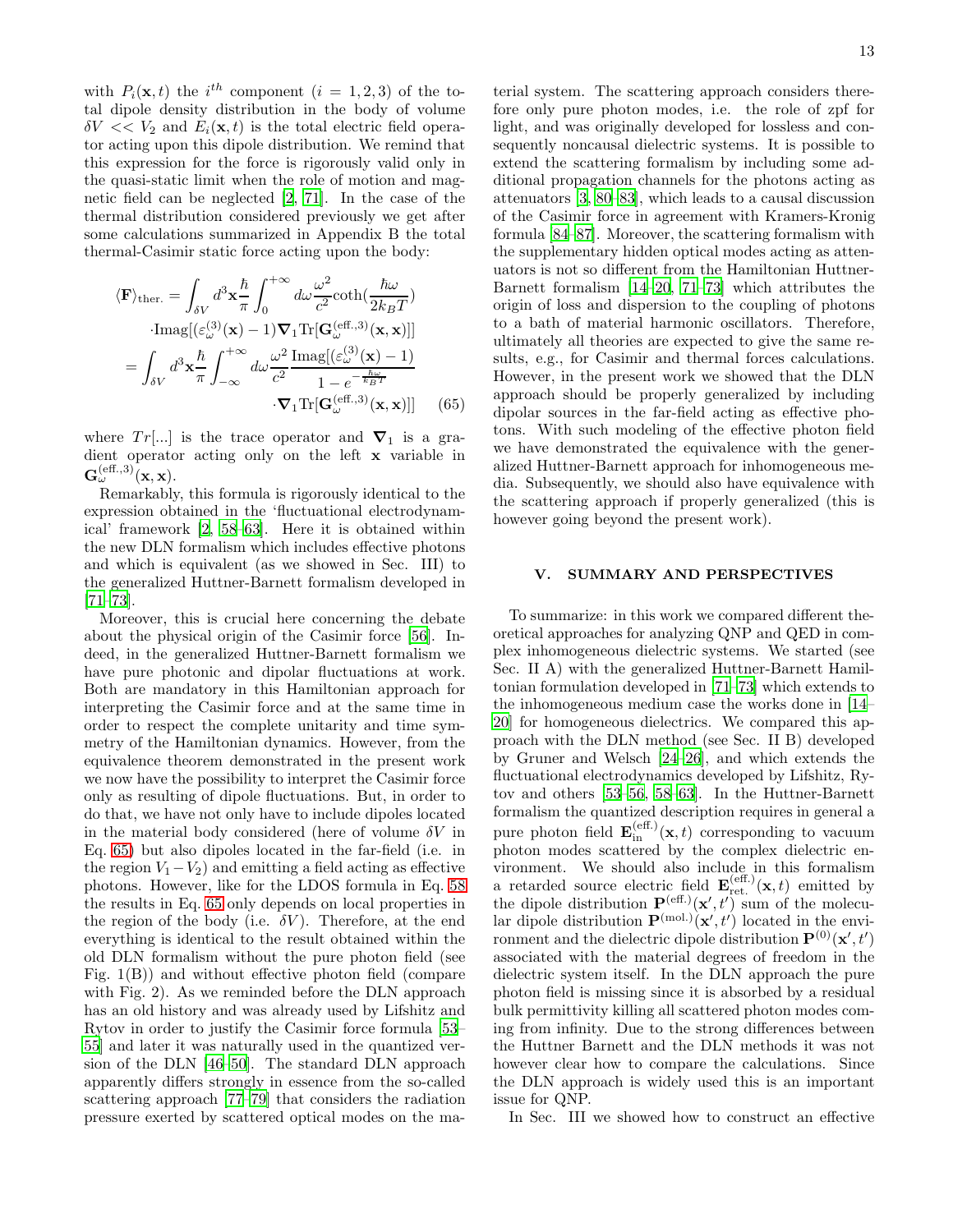medium which for all practical calculations demonstrates an equivalence between the Huttner Barnett formalism and the DLN approach. The idea is to surround the physical system considered by a weakly dissipative dielectric medium located in the far-field (see Fig. 2). The effect of this surrounding medium is twice. On the one side it absorbs all scattered pure photon modes coming from infinity:  $\mathbf{E}_{\text{in}}^{(\text{eff.})}(\mathbf{x},t) \to 0$ , which are therefore inoperative on the physical system considered. On the other side, the surrounding medium creates, through its own dielectric dipole distribution  $\mathbf{P}^{(0)}(\mathbf{x}',t')$ , an effective photon field  $\mathbf{E}_{\text{in}}^{(\text{eff.},')}(\mathbf{x},t)$  having all the physical and mathematical properties of a scattered photon field  $\mathbf{E}_{\text{in}}^{(\text{eff.})}(\mathbf{x}, t)$ . Within this alternative DLN formulation we have thus complete equivalence between the DLN and Huttner-Barnett formulations of QED and QNP. Remarkably, the old and new DLN approaches give the same results since the surrounding medium has not effect on local properties inside the physical system considered. We illustrated this fundamental issue with few examples associated with quantum fluctuations such as spontaneous emission, quantum correlations and Casimir forces at finite temperature. Using the DLN formalism leads to simple analysis determined by the complex Green tensor and the local permittivity in the system considered and therefore to transparent expressions that agree with the older fluctuational electrodynamics of Rytov.

We think that the present analysis will motivate further works concerning the links between the different methods used in QED and QNP which play a fundamental role in nano-plasmonics, non linear optics and mechanical motions a the nanoscale using Casimir and thermal forces.

#### VI. ACKNOWLEDGMENTS

This work was supported by Agence Nationale de la Recherche (ANR), France, through the PLACORE (ANR-13-BS10-0007) grant. The author gratefully acknowledges a critical reading by S. Huant.

# Appendix A: The dyadic-dyadic Green theorem and some relations

Let  $\mathbf{Q}(\mathbf{x})$  and  $\mathbf{P}(\mathbf{x})$  two spatially dependent dyads. The dyadic-dyadic Green theorem states that in a volume V surrounded by the surface  $\Sigma$  we have

<span id="page-13-1"></span>
$$
\int_{V} d^{3} \mathbf{x} \left( [\mathbf{\nabla} \times \mathbf{\nabla} \times \mathbf{Q}]^{T} \cdot \mathbf{P} - \mathbf{Q}^{T} \cdot [\mathbf{\nabla} \times \mathbf{\nabla} \times \mathbf{P}] \right)
$$

$$
= \oint_{\Sigma} dS \left( [\mathbf{\nabla} \times \mathbf{Q}]^{T} \cdot (\hat{\mathbf{n}} \times \mathbf{P}) + \mathbf{Q}^{T} \cdot [\hat{\mathbf{n}} \times \mathbf{\nabla} \times \mathbf{P}] \right) (A1)
$$

where  $\hat{\mathbf{n}}$  is the outwardly oriented unit vector normal to the surface element dS of  $\Sigma$  and T is the transpose operator.

Consider first the choice  $\mathbf{Q}(\mathbf{x}) = \mathbf{G}_{\omega}^{(\text{eff.})}(\mathbf{x}, \mathbf{a})$  and  $P(x) = G_{\omega}^{(eff.)}(x, b)$  with a, and b two positions inside the volume  $V$ . With this choice we will obtain the reciprocity theorem. While this result is well established, we will review it briefly here since its deduction plays a central role in our demonstration. From Eqs. [A1](#page-13-1) and [5](#page-2-2) we thus deduce

<span id="page-13-2"></span>
$$
\mathbf{G}_{\omega}^{(\text{eff.})}(\mathbf{a}, \mathbf{b}) - \mathbf{G}_{\omega}^{T, (\text{eff.})}(\mathbf{b}, \mathbf{a})
$$

$$
= \oint_{\Sigma} dS \left( [\mathbf{\nabla} \times \mathbf{Q}]^{T} \cdot (\hat{\mathbf{n}} \times \mathbf{P}) + \mathbf{Q}^{T} \cdot [\hat{\mathbf{n}} \times \mathbf{\nabla} \times \mathbf{P}] \right) (\text{A2})
$$

Now we consider the limit where the surface  $\Sigma$  is spherical with a radius  $R \to +\infty$  and we suppose that at infinity the permittivity approaches a finite value  $\varepsilon_{\omega}^{\text{(bulk)}}$ . In this regime, the Green tensor at infinity decays with R as  $\propto \frac{e}{1}$  $\frac{\partial \text{m/s}}{\partial \omega}$ <sub>ε $\frac{\partial \text{m/s}}{\partial \omega}$ <sub>R/c</sub></sub>  $\frac{S}{R}$  and, if the bulk medium is causal and therefore lossy, it involves an exponential decay that reduces the surface integral in Eq. [3](#page-1-1) to zero. Therefore we obtain

<span id="page-13-3"></span>
$$
\mathbf{G}_{\omega}^{(\text{eff.})}(\mathbf{a}, \mathbf{b}) = \mathbf{G}_{\omega}^{T, (\text{eff.})}(\mathbf{b}, \mathbf{a}), \tag{A3}
$$

which is a statement of Lorentz's reciprocity theorem. However, this result is actually much more robust and does not require having an absorbing media at infinity. Indeed, if this medium is lossless, i.e., if  $\varepsilon_{\omega}^{(\text{bulk})} = 1$  (which corresponds to vacuum), we can use the Sommerfeld radiation condition for any point  $x$  on the surface  $\Sigma$ , i.e.,  $\nabla \times \mathbf{G}_{\omega}^{(\text{eff.})}(\mathbf{x}, \mathbf{u}) \simeq i \frac{\omega \sqrt{\varepsilon_{\omega}^{(\text{bulk})}}}{c} \hat{\mathbf{R}} \times \mathbf{G}_{\omega}^{(\text{eff.})}(\mathbf{x}, \mathbf{u}), \text{ with } \mathbf{u} = \mathbf{a}$ or **b** and  $\hat{\mathbf{R}} = \hat{\mathbf{n}}$  the unit radial vector oriented outwardly to the surrounding sphere. The Sommerfeld condition states that at spatial infinity the radiated field (directed outwardly) has locally a plane wave structure propagating in a medium of permittivity  $\varepsilon_{\omega}^{(\text{bulk})}$ . Insertion of the Sommerfeld radiation condition in Eq. [A2](#page-13-2) shows that the two terms in the surface integral compensate each other and therefore the reciprocity theorem Eq. [A3](#page-13-3) is valid even if the surrounding medium is actually vacuum.

For the present work we now consider a different choice for  $\mathbf{Q}(\mathbf{x}) = \mathbf{G}_{\omega}^{(\text{eff.})}(\mathbf{x}, \mathbf{a})$  and  $\mathbf{P}(\mathbf{x}) = \mathbf{G}_{\omega}^{*,(\text{eff.})}(\mathbf{x}, \mathbf{b})$ . With such a choice we obtain similarly as for Eq. [A2](#page-13-2) the relation:

$$
\mathbf{G}_{\omega}^{*,\text{(eff.)}}(\mathbf{a},\mathbf{b}) - \mathbf{G}_{\omega}^{T,\text{(eff.)}}(\mathbf{b},\mathbf{a})
$$

$$
+ 2i \int_{V} d^{3} \mathbf{x} \frac{\omega^{2}}{c^{2}} \varepsilon_{\omega}^{"}(\mathbf{x}) \mathbf{G}_{\omega}^{T,\text{(eff.)}}(\mathbf{x},\mathbf{a}) \mathbf{G}_{\omega}^{*,\text{(eff.)}}(\mathbf{x},\mathbf{b})
$$

$$
\oint_{\Sigma} dS \left( [\mathbf{\nabla} \times \mathbf{Q}]^{T} \cdot (\hat{\mathbf{n}} \times \mathbf{P}) + \mathbf{Q}^{T} \cdot [\hat{\mathbf{n}} \times \mathbf{\nabla} \times \mathbf{P}] \right) (\text{A4})
$$

Moreover, by using the reciprocity theorem and the Sommerfeld radiation condition on a sphere  $\Sigma_{\infty}$  of radius  $R \rightarrow +\infty$  we get Eq[.46](#page-9-0) with

=

<span id="page-13-0"></span>
$$
\oint_{\Sigma_{\infty}} dS \mathbf{F}_{\omega}^{(\text{eff.})}(\mathbf{x}, \mathbf{a}, \mathbf{b}) = \frac{\omega}{c} \sqrt{\varepsilon_{\omega}^{(\text{bulk})}} \oint_{\Sigma_{\infty}} dS \mathbf{G}_{\omega}^{T, (\text{eff.})}(\mathbf{x}, \mathbf{a})
$$
\n
$$
\cdot [\hat{\mathbf{R}} \times \hat{\mathbf{R}} \times \mathbf{G}_{\omega}^{*, (\text{eff.})}(\mathbf{x}, \mathbf{b})].
$$
\n(A5)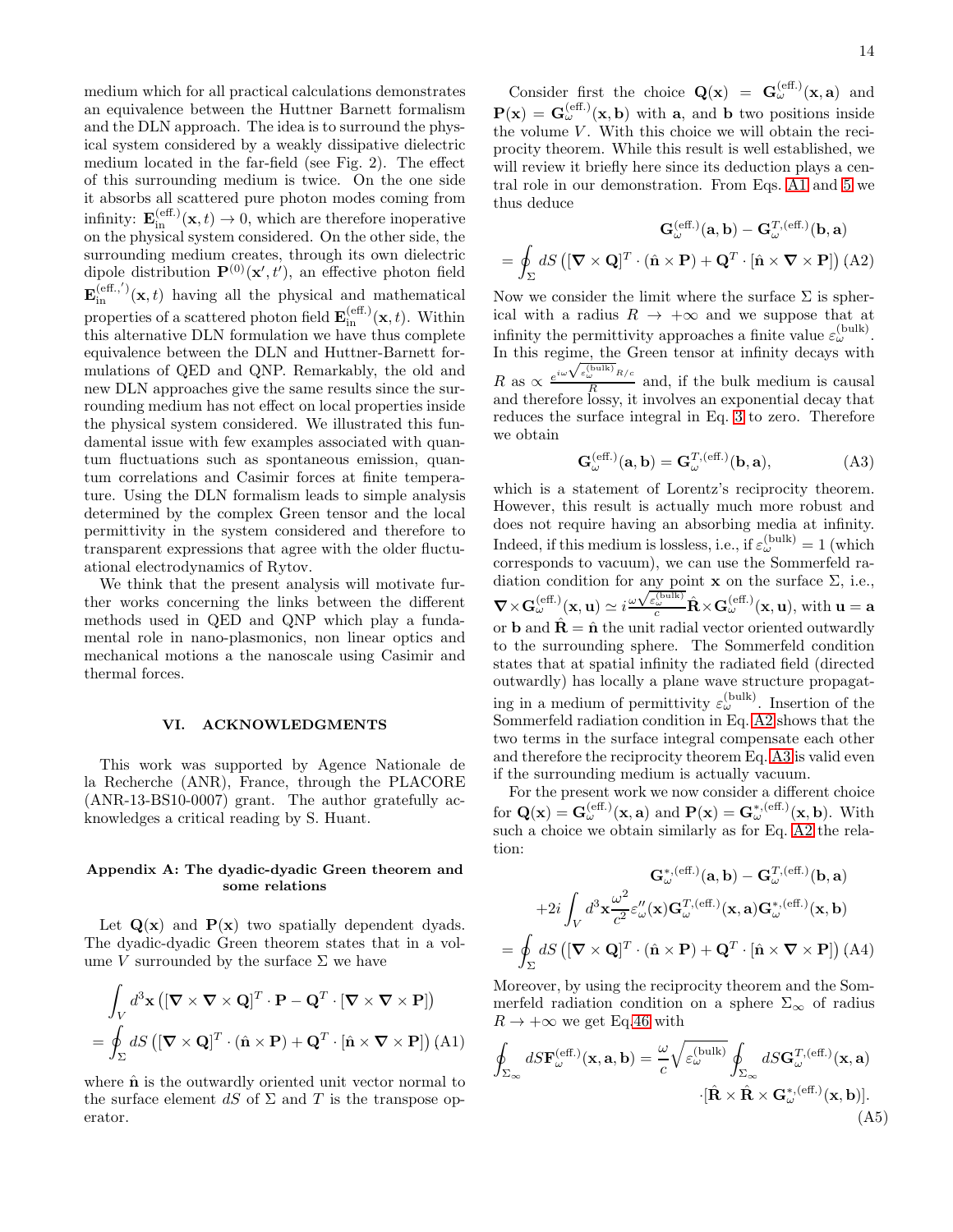However, contrarily to what occurs for the reciprocity theorem the Sommerfeld radiation condition is not sufficient to eliminate the surface integral. We emphasize that in the DLN approach [\[24](#page-15-12)[–26](#page-15-13), [36](#page-15-15)] the bulk medium is supposed lossy at spatial infinity and therefore due to the asymptotic decay of the Green tensor as  $\propto$  $e^{i\omega \sqrt{\varepsilon_{\omega}^{\text{(bulk)}}}R/c}$ R the surface term cancels.

# Appendix B: Calculation of Casimir forces within the Langevin noise approach

We start with the standard dipole expression [\[2\]](#page-15-1) for the force which was derived within a QED framework in [\[71\]](#page-16-1):  $\langle \mathbf{F}(t) \rangle = \int_{\delta V_i} d^3 \mathbf{x} \sum_i \langle P_i(\mathbf{x}, t) \nabla E_i(\mathbf{x}, t) \rangle$ . Here we write  $\langle \mathbf{F}(t) \rangle = \langle \mathbf{F}^{(1)}(t) \rangle + \langle \mathbf{F}^{(1)}(t) \rangle$ , with

$$
\langle \mathbf{F}^{(1)}(t) \rangle = \int_{\delta V} d^3 \mathbf{x} \sum_{i} \langle \check{P}_i^{(+)}(\mathbf{x}, t) \nabla \check{E}_i^{(-)}(\mathbf{x}, t) \rangle_{\text{ther.}}
$$

$$
\langle \mathbf{F}^{(2)}(t) \rangle = \int_{\delta V} d^3 \mathbf{x} \sum_{i} \langle \check{P}_i^{(-)}(\mathbf{x}, t) \nabla \check{E}_i^{(+)}(\mathbf{x}, t) \rangle_{\text{ther.}}.
$$
(B1)

In order to calculate these terms we use the definitions

$$
\breve{\mathbf{P}}^{(+)}(\mathbf{x},t) = \int_0^{+\infty} d\omega \left[\sqrt{\frac{\hbar \varepsilon_{\omega}^{\prime\prime}(\mathbf{x})}{\pi}} \mathbf{f}_{\omega}^{(0)}(\mathbf{x},t) + (\varepsilon_{\omega}(\mathbf{x}) - 1) \int d^3 \mathbf{x}' \frac{\omega^2}{c^2} \mathbf{G}_{\omega}^{(\text{eff.})}(\mathbf{x},\mathbf{x}') - \sqrt{\frac{\hbar \varepsilon_{\omega}^{\prime\prime}(\mathbf{x}')}{\pi}} \mathbf{f}_{\omega}^{(0)}(\mathbf{x}',t)\right],
$$
\n(B2)

$$
\breve{\mathbf{E}}^{(+)}(\mathbf{x},t) = \int_0^{+\infty} d\omega \int d^3 \mathbf{x}' \frac{\omega^2}{c^2} \mathbf{G}^{(\text{eff.})}_{\omega}(\mathbf{x}, \mathbf{x}')
$$

$$
\cdot \sqrt{\frac{\hbar \varepsilon''_{\omega}(\mathbf{x}')}{\pi}} \mathbf{f}^{(0)}_{\omega}(\mathbf{x}',t), \tag{B3}
$$

and  $\check{\mathbf{P}}^{(-)}(\mathbf{x},t) = (\check{\mathbf{P}}^{(+)}(\mathbf{x},t))^\dagger$ ,  $\check{\mathbf{E}}^{(-)}(\mathbf{x},t) = (\check{\mathbf{E}}^{(+)}(\mathbf{x},t))^\dagger$ Using these definitions and Eq. [60](#page-11-2) we write the first term as  $\langle \mathbf{F}^{(1)}(t)\rangle = \langle \mathbf{F}^{(11)}(t)\rangle + \langle \mathbf{F}^{(12)}(t)\rangle$ , with

$$
\langle \mathbf{F}^{(11)}(t) \rangle = \int_{\delta V} d^3 \mathbf{x} \frac{\hbar}{\pi} \int_0^{+\infty} d\omega \frac{\omega^2}{c^2} \varepsilon''_{\omega}(\mathbf{x})
$$

$$
\cdot \frac{\nabla_1 \text{Tr}[\mathbf{G}^*_{\omega}^{(\text{eff.})}(\mathbf{x}, \mathbf{x})]}{1 - e^{-\frac{\hbar \omega}{k_B T}}},
$$
(B4)

and

<span id="page-14-0"></span>
$$
\langle \mathbf{F}^{(12)}(t) \rangle = \int_{\delta V} d^3 \mathbf{x} \frac{\hbar}{\pi} \int_0^{+\infty} d\omega \frac{\omega^2}{c^2} \frac{(\varepsilon_{\omega}(\mathbf{x}) - 1)}{1 - e^{-\frac{\hbar \omega}{k_B T}}} \n= \sum_{ij} \int d^3 \mathbf{x}' \frac{\omega^2}{c^2} \varepsilon''_{\omega}(\mathbf{x}') G_{\omega, ij}^{(\text{eff.})}(\mathbf{x}, \mathbf{x}') \nabla_{\mathbf{x}} G_{\omega, ij}^{*, (\text{eff.})}(\mathbf{x}, \mathbf{x}') \n= \int_{\delta V} d^3 \mathbf{x} \frac{\hbar}{\pi} \int_0^{+\infty} d\omega \frac{\omega^2}{c^2} \frac{(\varepsilon_{\omega}(\mathbf{x}) - 1)}{1 - e^{-\frac{\hbar \omega}{k_B T}}} \n\cdot \nabla_1 \text{Tr}[\text{Imag}[\mathbf{G}_{\omega}^{(\text{eff.})}(\mathbf{x}, \mathbf{x})]].
$$
\n(B5)

In going from the second to the last line of Eq. [B5](#page-14-0) we used some properties of the partial derivative for the Green tensor:

First, from the reciprocity theorem, we have  $G_{\omega,ij}^{(\text{eff.})}(\mathbf{a},\mathbf{b}) = G_{\omega,ji}^{(\text{eff.})}(\mathbf{b},\mathbf{a})$  and, therefore, we have  $\nabla_{\mathbf{a}} G_{\omega,ii}^{(\text{eff.})}(\mathbf{a},\mathbf{b}) = \nabla_{\mathbf{a}} G_{\omega,ii}^{(\text{eff.})}(\mathbf{b},\mathbf{a}),$  which implies

<span id="page-14-2"></span>
$$
\nabla_1 G_{\omega,ii}^{(\text{eff.})}(\mathbf{x}, \mathbf{x}) = \nabla_2 G_{\omega,ii}^{(\text{eff.})}(\mathbf{x}, \mathbf{x}),
$$
(B6)

where  $\nabla_1$  (respectively  $\nabla_2$ ) acts on the left (respectively right) x variable of the Green tensor.

Second, from Eq. [46](#page-9-0) which is valid for a, b near the center of region  $V_2$  we have

$$
\nabla_{\mathbf{b}}\text{Imag}[G_{\omega,ii}^{(\text{eff.})}(\mathbf{a},\mathbf{b})] = \int d^3\mathbf{x} \frac{\omega^2}{c^2} \varepsilon_{\omega}''(\mathbf{x}) G_{\omega,ij}^{(\text{eff.})}(\mathbf{a},\mathbf{x}) \cdot \nabla_{\mathbf{b}} G_{\omega,ij}^{*,(\text{eff.})}(\mathbf{b},\mathbf{x})
$$
(B7)

which therefore leads to

<span id="page-14-1"></span>
$$
\nabla_2 \text{Imag}[G_{\omega,ii}^{(\text{eff.})}(\mathbf{x}, \mathbf{b})] = \int d^3 \mathbf{x}' \frac{\omega^2}{c^2} \varepsilon_{\omega}''(\mathbf{x}') G_{\omega,ij}^{(\text{eff.})}(\mathbf{x}, \mathbf{x}')
$$

$$
\cdot \nabla_{\mathbf{x}} G_{\omega,ij}^{*, (\text{eff.})}(\mathbf{x}, \mathbf{x}').
$$
(B8)

Inserting Eq. [B8](#page-14-1) together with the symmetry given by Eq.. [B6](#page-14-2) in Eq. [B5](#page-14-0) allows us to justify the last line of this equation. Finally, regrouping  $\langle \mathbf{F}^{(11)}(t) \rangle$  and  $\langle \mathbf{F}^{(12)}(t) \rangle$ leads directly to

$$
\langle \mathbf{F}^{(1)}(t) \rangle = \int_{\delta V} d^3 \mathbf{x} \frac{\hbar}{\pi} \int_0^{+\infty} d\omega \frac{\omega^2}{c^2} \text{Imag} \left[ \frac{(\varepsilon_\omega(\mathbf{x}) - 1)}{1 - e^{-\frac{\hbar \omega}{k_B T}}} \right. \cdot \mathbf{\nabla}_1 \text{Tr}[\mathbf{G}^{(\text{eff.})}_{\omega}(\mathbf{x}, \mathbf{x})]]. \tag{B9}
$$

We can do similar calculations for  $\langle \mathbf{F}^{(2)}(t) \rangle$  and we get

$$
\langle \mathbf{F}^{(1)}(t) \rangle = \int_{\delta V} d^3 \mathbf{x} \frac{\hbar}{\pi} \int_0^{+\infty} d\omega \frac{\omega^2}{c^2} \text{Imag} \left[ \frac{(\varepsilon_\omega(\mathbf{x}) - 1)}{e^{\frac{\hbar \omega}{k_B T}} - 1} - \nabla_1 \text{Tr}[\mathbf{G}^{(\text{eff.})}_{\omega}(\mathbf{x}, \mathbf{x})] \right],
$$
\n(B10)

and, therefore, Eq. [65.](#page-12-0)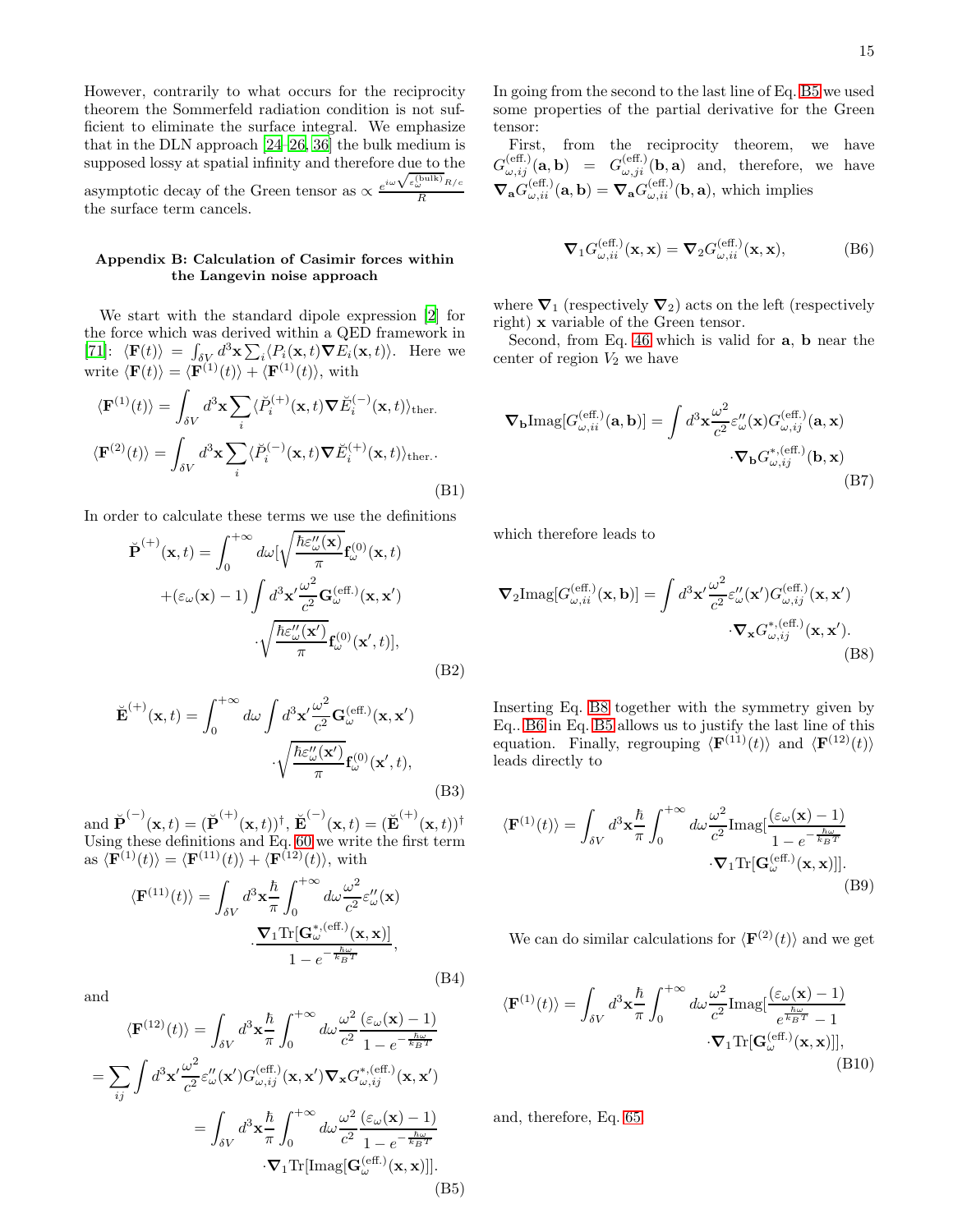- <span id="page-15-0"></span>[1] W. L. Barnes, A. Dereux, and T.W. Ebbesen, Nature (London) 424, 824 (2003).
- <span id="page-15-1"></span>[2] L. Novotny, and B. Hecht, Principles of Nano-Optics, (Cambridge Press, London, 2006).
- <span id="page-15-2"></span>[3] M. S. Tame, K.R. McEnery, S.K. Ozdemir, J. Lee, S. Maier, M.S. Kim, Nature Phys. 9, 329 (2013).
- <span id="page-15-3"></span>[4] M. Agio, Nanoscale 4, 692 (2012).
- <span id="page-15-4"></span>[5] Y. Sonnefraud, N. Chevalier, J. F. Motte, S. Huant, P. Reiss, J. Bleuze, F. Chandezon, M. T. Burnett, N. Ding, S. A. Maier, Opt. Express 14, 10596 (2006).
- <span id="page-15-5"></span>[6]
- [7] A. Drezet, Y. Sonnefraud, A. Cuche, O. Mollet, M. Berthel, and S. Huant, Micron, 70, 55-63 (2015).
- <span id="page-15-6"></span>[8] G. Colas des Francs, C. Girard, and A. Dereux, J. Chem. Phys. 117, 4659 (2013).
- [9] C. Chicanne, T. David, R. Quidant, J. C. Weber, Y. Lacroute, E. Bourillot, A. Dereux, Phys. Rev. Lett. 88, 097402 (2002).
- [10] G. Colas des Francs, C. Girard, J. C. Weeber, and A. Dereux, *Chem. Phys. Lett.* **345**, 512-516 (2001).
- [11] A. Cuche, O. Mollet, A. Drezet, and S. Huant, Nano Lett. 11, 45664570 (2010).
- [12] A. Pham, M. Berthel, Q. Jiang, J. Bellessa, S. Huant, C. Genet, A. Drezet, Phys. Rev. A 94, 053850 (2016).
- <span id="page-15-7"></span>[13] M. Berthel, Q. Jiang, A. Pham, J. Bellessa, C. Genet, S. Huant, A. Drezet, Phys. Rev. Applied 7, 014021 (2017).
- <span id="page-15-8"></span>[14] B. Huttner, J.J. Baumberg, S. M. Barnett, Europhys. Lett 16, 177 (1991).
- [15] B. Huttner, S. M. Barnett, Phys. Rev. A 46, 4306 (1992).
- [16] B. Huttner, S. M. Barnett, Europhys. Lett 18, 487 (1992).
- <span id="page-15-33"></span>[17] B. Huttner, S. M. Barnett, R. Loudon, Phys. Rev. Lett. 68, 3698 (1992).
- [18] R. Matloob, R. Loudon, S. M. Barnett, J. Jeffers, Phys. Rev. A 52, 4823 (1995).
- [19] R. Matloob, R. Loudon, Phys. Rev. A 53, 4567 (1996).
- <span id="page-15-9"></span>[20] S. M. Barnett, The quantum optics of dielectrics, in Quantum Fluctuations, Lecture 3, eds. S. Reynaud E. Giacobino and J. Zinn-Justin (Elsevier, Amsterdam, 1997).
- <span id="page-15-10"></span>[21] U. Fano, Phys. Rev. **103**, 1202 (1956).
- <span id="page-15-29"></span>[22] J. J. Hopfield, Phys. Rev.112, 1555 (1958).
- <span id="page-15-11"></span>[23] K. Huang, Proc. Roy. Soc. A **208**, 352 (1951).
- <span id="page-15-12"></span>[24] T. Gruner, D.-G. Welsch, Phys. Rev. A 51, 3246 (1995).
- [25] T. Gruner, D.-G. Welsch, Phys. Rev. A 53, 1818 (1996).
- <span id="page-15-13"></span>[26] M. S. Yeung, T. K. Gustafson, Phys. Rev. A 54, 5227 (1996).
- <span id="page-15-14"></span>[27] S. Scheel, L. Knöll, D.-G. Welsch, Phys. Rev. A 58, 700 (1998).
- [28] H. T. Dung, L. Knöll, D.-G. Welsch, Phys. Rev. A 57, 3931 (1998).
- <span id="page-15-31"></span>[29] H. T. Dung, L. Knöll, D.-G. Welsch, Phys. Rev. A 62, 053804 (2000).
- [30] L. Knöll, S. Scheel, D.-G. Welsch, QED in dispersing and absorbing media, in Coherence and statistics of photons and atoms, Chap. 1, ed. J. Perina (Wiley, New-York, 2001).
- [31] R. Matloob, Phys. Rev. A 60, 50 (1999).
- [32] R. Matloob, Phys. Rev. A **69**, 052110 (2004).
- <span id="page-15-30"></span>[33] R. Fermani, S. Scheel, P. L. Knight, Phys. Rev. A 73, 032902 (2006).
- [34] C. Raabe, S. Scheel, D.-G. Welsch, Phys. Rev. A 75,

053813 (2007).

- [35] M. Amooshahi, F. Kheirandish, J. Phys. A: Math. Theor. 41, 275402 (2008).
- <span id="page-15-15"></span>[36] S. Scheel, S.Y. Buhmann, Acta Phys. Slovaca 58, 675 (2008).
- <span id="page-15-16"></span>[37] D. Dzotjan, A. S. Sorensen, M. Fleschhauer, Phys. Rev. B 82, 075427 (2010).
- [38] D. Martin-Cano, A. Gonzalez-Tudela, L. Martin-Moreno, F. J. Garcia-Vidal, C. Tejedor, E. Moreno, Phys. Rev. B 84, 235306 (2011).
- [39] T. Hummer, F.J. Garcia-Vidal, L. Martin. Moreno, D. Zueco, Phys . Rev. B 87, 115419 (2013).
- <span id="page-15-32"></span>[40] X. W. Chen, V. Sandoghdar, M. Agio, Phys. Rev. Lett. 110, 153605 (2013).
- [41] A. Delga, J. Feist, J. Bravo-Abad, F. J. Garcia Vidal, J. Opt. 16, 114018 (204).
- [42] J. Hakami, L. Wang, M. S. Zubairy, Phys. Rev. A 89, 053835 (2014).
- [43] J.J. Choquette, K. P. Marzlin, Phys. Rev. A **85**, 063841 (2012).
- [44] A. L. Grimsmo, A. H. Vaskinn, P. K. Rekdal, B. S. K. Skagerstam, Phys. Rev. A 87, 022101 (2013).
- <span id="page-15-17"></span>[45] B. Rousseaux, D. Dzsotjan, G. Colas des Francs, H. R. Jauslin, C. Couteau, S. Guerin, Phys. Rev. B 93, 045422 (2016).
- <span id="page-15-18"></span>[46] M. S. Tomas, Phys. Rev. A., 66, 052103 (2002).
- [47] S.Y. Buhmann, L. Knll, D.-G. Welsch, and H.T. Dung, Phys. Rev. A 70, 052117 (2004).
- [48] F. Intravaia, R.O. Behunin, and D.A.R. Dalvit, Phys. Rev. A  $89, 050101(R)$  (2014).
- [49] F. Intravaia, R.O. Behunin, C. Henkel, K. Busch, and D.A.R. Dalvit Phys. Rev. Lett. 117, 100402 (2016).
- <span id="page-15-19"></span>[50] T. G. Philbin, New J. Phys. 13, 063026 (2011).
- <span id="page-15-20"></span>[51] S. Scheel and D.-G. Welsch, Phys. Rev. Lett. 96, 073601 (2006).
- <span id="page-15-21"></span>[52] A. N. Poddubny, I. V. Iorsh, A. Sukhorukov, Phys. Rev. Lett. 117, 123901 (2016).
- <span id="page-15-22"></span>[53] E. M. Lifshitz, Zh. Eksp. Teor. Fiz. 29, 94 (1955) [Sov. Phys. JETP 2, 73 (1956)].
- [54] V. L. Ginzburg, Theoretical Physics and Astrophysics (Pergamon, Oxford, NY, 1979).
- <span id="page-15-28"></span>[55] S. M. Rytov, Theory of Electrical Fluctuations and Thermal Radiation (Publishing House, Academy of Sciences, USSR, 1953).
- <span id="page-15-23"></span>[56] P. W. Milonni, The Quantum Vacuum: An Introduction to Quantum Electrodynamics (Academic, San Diego, CA, 1994).
- <span id="page-15-24"></span>[57] H. B. Callen and T. A. Welton, Phys. Rev. 83, 34 (1951).
- <span id="page-15-25"></span>[58] F. S. S. Rosa, D. A. R. Davit, P. W. Milonni, Phys Rev. A 81, 033812 (2010).
- [59] G. S. Agarwal, Phys. Rev. A 11, 230 (1975).
- [60] J. M. Wylie, J.E. Sipe, Phys. Rev. A 30, 1185 (1984).
- [61] E. Rousseau, A. Siria, G. Jourdan, Nature Phot. 3, 514, (2009).
- [62] C. Henkel, K. Joulain, J. P. Mulet, J. J. Greffet, J. Opt. A.:Pure Appl. Opt. 4, S109 (2002).
- <span id="page-15-26"></span>[63] C. R. Otey, L. Zhu, S. Sandhu, S. Fan, J. Quant. Spectrosc. Radiat. Transf. 132, 3 (2014).
- <span id="page-15-27"></span>[64] M. Wubs, L.G. Suttorp, Phys. Rev. A **63**, 043809 (2001).
- [65] L.G. Suttorp, M. Wubs, Phys. Rev. A 70, 013816 (2004).
- [66] L. G. Suttorp A. J. van Wonderen, Europhys. Lett 67,